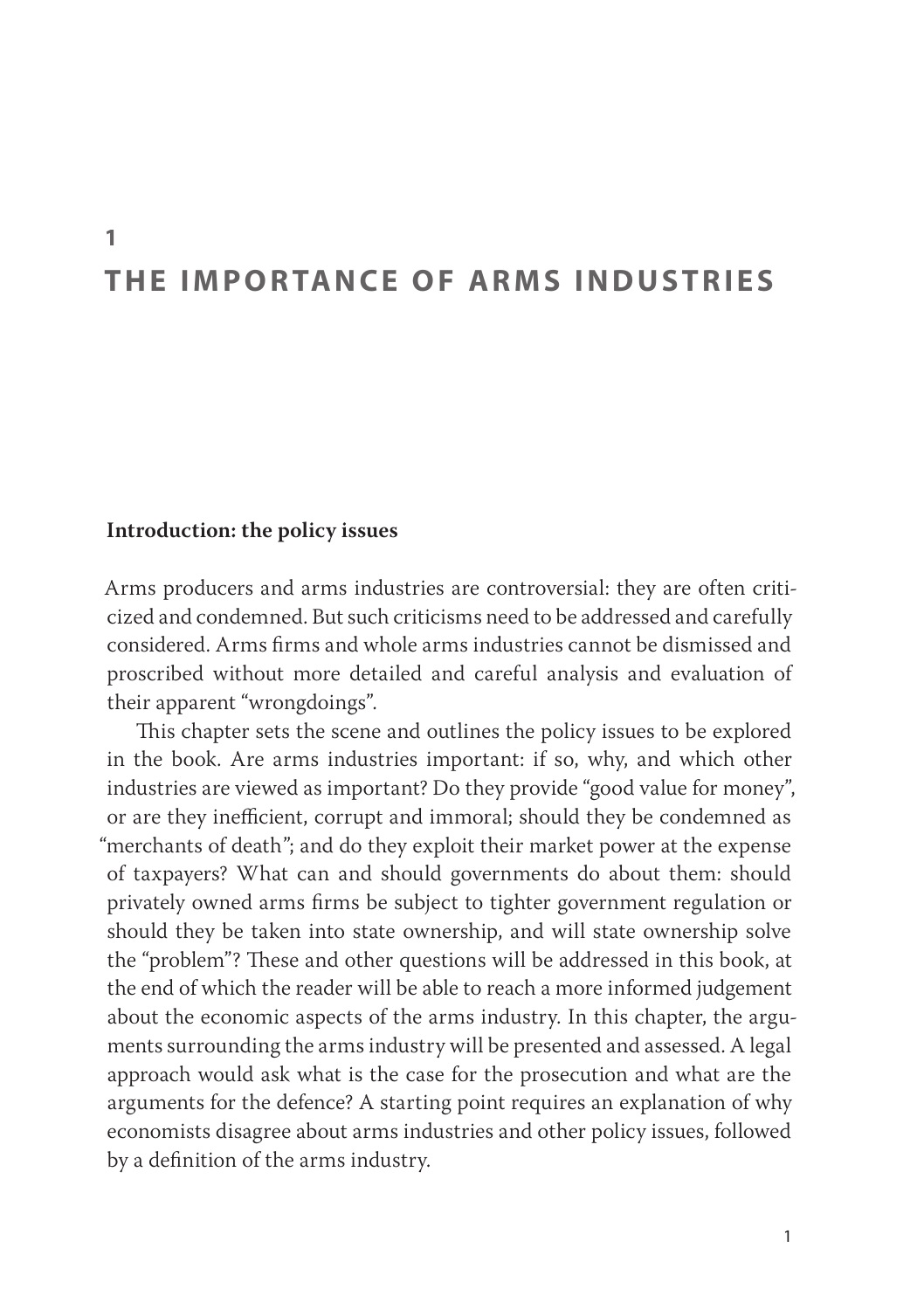## **Why economists disagree**

The typical view of economists is that where there are ten economists there will be ten views and only one will be correct, but no one knows who will be correct!

Economists have good reason to disagree.1 Their disagreements might focus on differences of view about the relevance of a specific theory (e.g., Keynesians versus monetarists), on whether theories should be accepted or rejected on the basis of their explanatory power and predictive accuracy, or on the realism of their assumptions. Disagreements continue over the accuracy and reliability of evidence and on the appropriateness of particular policy solutions in relation to each economist's value judgements and their views about the best solutions. Here, a distinction arises between positive and normative economics. Positive economics is concerned with *what is* whereas normative economics is about *what ought to be*.

Economists disagree about arms industries for all these reasons. They will disagree about the best economic model for explaining and understanding the behaviour of arms producers, industries and markets. For example, cost overruns and delays on major arms projects are viewed either as the result of firms tackling high-technology problems and uncertainty or as private monopolies exploiting taxpayers. There will also be disagreements about the facts to be explained and the reliability, relevance and acceptability of the evidence. Finally, they will disagree about the best policy solutions, with some preferring market-type solutions (e.g., privatization, or more competition) and others opting for state-type solutions such as state-owned and not-for-profit enterprises. Even definitions of the industry are a source of controversy.

# **What's in a name? Matters of definition**

Arms firms and industries are known by various names. They have been called arms, weapons, military, defence or security industries. Differences of definition often reflect whether the analyst is a peace or defence economist: peace economists prefer the term arms industry whereas defence economists prefer the description defence industry. Care is needed in distinguishing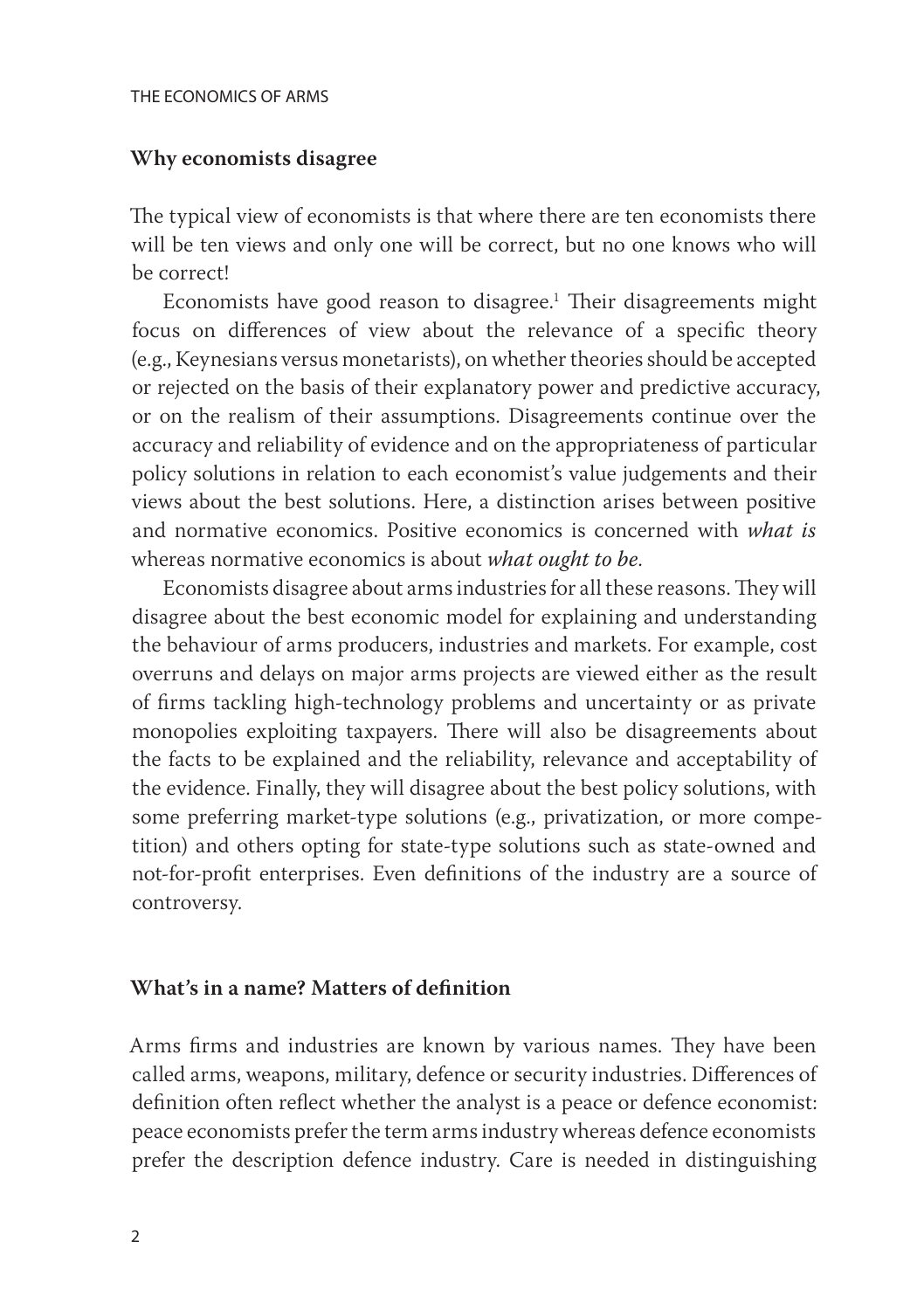between arms industries and the military, comprising a nation's armed forces in the form of armies, navies and air forces. Armed forces buy arms as inputs into their "production" of defence outputs in the form of peace, protection and security.

Arms industries supply weapons to armed forces both nationally and internationally via exports. They are involved in the design and development (research and development, or  $R \& D$ ), production, servicing and modification of military equipment. They are also involved in training military personnel as well as the management and maintenance of military facilities (e.g., docks, airfields and ranges) together with the disposal of equipment, some of which might involve substantial environmental and "clean-up" costs. For example, disposing of nuclear weapons is costly and time intensive (the process can take up to 50 years). In the case of nuclear-powered submarines, the options include docking at a military shipyard, dumping at sea and temporary safe storage prior to permanent disposal. Russia dumps its nuclear waste at sea (the Kara Sea, north of Siberia); the US uses a nuclear waste repository at Hanford in Washington state; and the UK stores its redundant submarines at Devonport and Rosyth prior to storing its nuclear waste at Capenhurst, Cheshire. Similar disposal and clean-up costs arise for nuclear research and production plants and for storage sites for nuclear weapons.

There are, however, various definitions of arms industries. A narrow definition focuses on *lethal* equipment, comprising lethal air, land and sea equipment. Examples include combat aircraft and helicopters, missiles, tanks and artillery, submarines, aircraft carriers, warships and space systems.<sup>2</sup> Lethal equipment also embraces conventional and nuclear equipment, as well as major projects and small arms (e.g., rifles, ammunition). Indeed, a distinction can be made between the relatively controlled trade in major conventional weapons and the relatively uncontrolled trade in small arms and light weapons. A further dimension embraces the defence electronics industry, which provides the navigation, guidance and communications systems for modern weapons. The emergence of cyber warfare and the companies involved in such activities adds to the challenges of defining arms industries.<sup>3</sup>

There is a broader definition of arms industries that includes all firms supplying goods and services to national defence departments or ministries. Such a definition embraces non-lethal goods and services such as the supply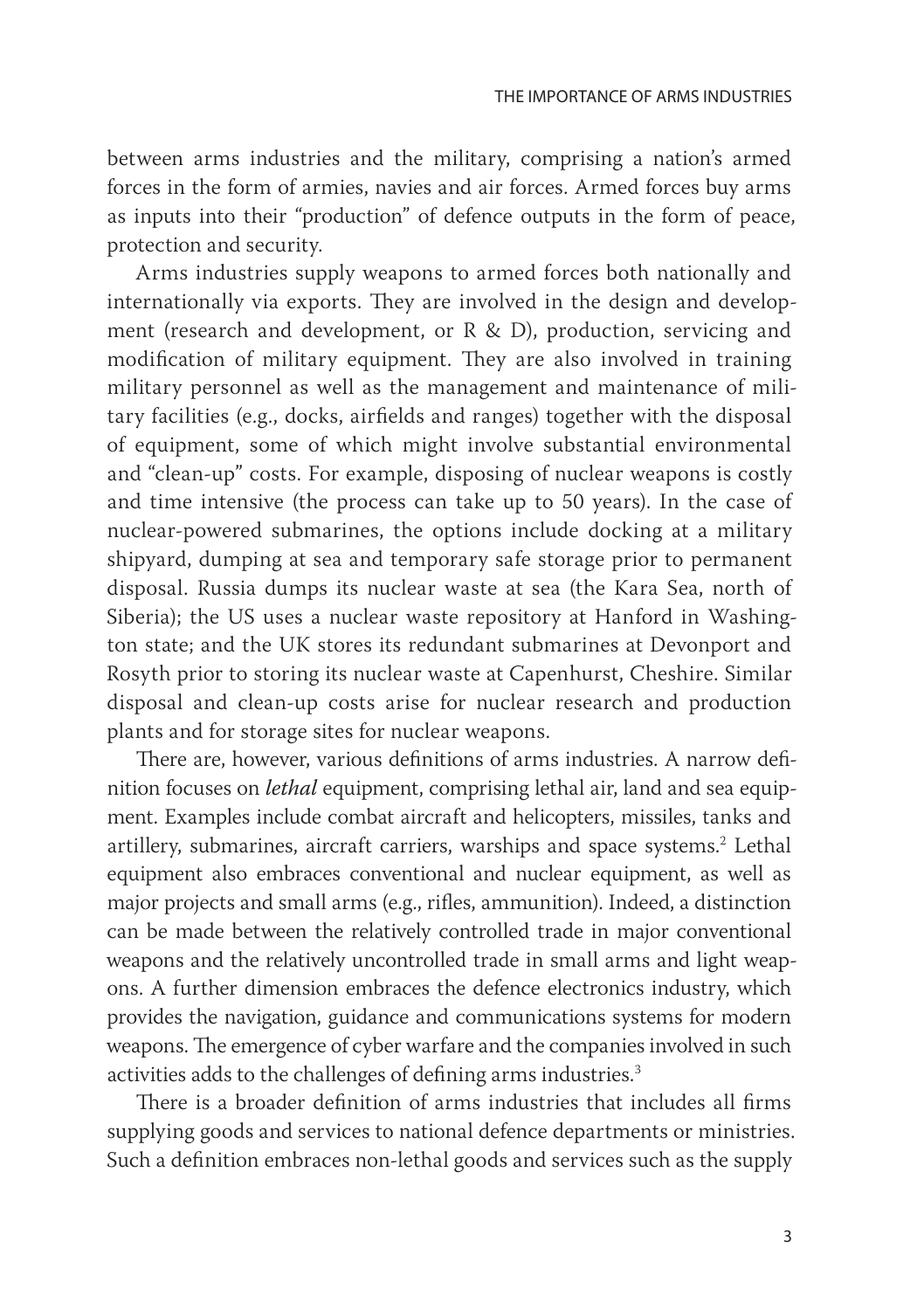of accommodation, the construction of military bases, the supply of fuel, food and financial services and the supply of motor vehicles, computers and IT systems. The increasing emphasis on the outsourcing of military activities to private contractors has expanded arms markets, allowing new firms to enter markets for activities that were traditionally undertaken "in-house" by the armed forces. Examples include catering, cleaning, transport, training and air tanker operations (e.g., in the UK, RAF air tankers are provided by a private contractor).

There is a further sub-group of weapons: namely, arms firms involved in the supply of weapons of mass destruction (WMD), comprising nuclear, biological and chemical weapons. Biological and chemical weapons are subject to international conventions that outlaw their development, production and stockpiling; but not all nations are signatories to these international conventions and those that are signatories might not abide by the rules. There are also similar international conventions on certain conventional weapons and cluster munitions.

Arms producers are subject to national and international laws that affect their ability to trade, so arms sales that violate such laws form illegal trades. Most large conventional equipment is readily identifiable and is supplied by a small number of large firms, meaning that trade in such equipment is easily regulated and policed by national governments. For example, export sales of aircraft carriers and combat aircraft are difficult to hide and conceal; but export sales of small arms and light weapons (e.g., rifles, ammunition, machine guns, some missiles) are much more easily hidden and can be traded illegally. There are a large number of small firms supplying small arms and this makes their policing more difficult and costly. There is also a demand for illegal arms, with demand coming from non-state groups such as terrorists, rebel groups (freedom fighters) and criminal gangs (e.g., the Mafia). Such demands, often for small arms, can be satisfied by illegal trading, by theft or by acquisition in conflict. Given a demand for illegal trading, arms dealers will emerge to satisfy such demands by bringing together willing sellers and willing buyers. For the purposes of this chapter it is sufficient to recognize that some arms producers supplying small arms and light weapons might be involved in illegal trading (some producers might not be aware of their role in illegal trading: see Chapter 2). Nor are national governments the only buyers of arms; other buyers include private groups and individuals.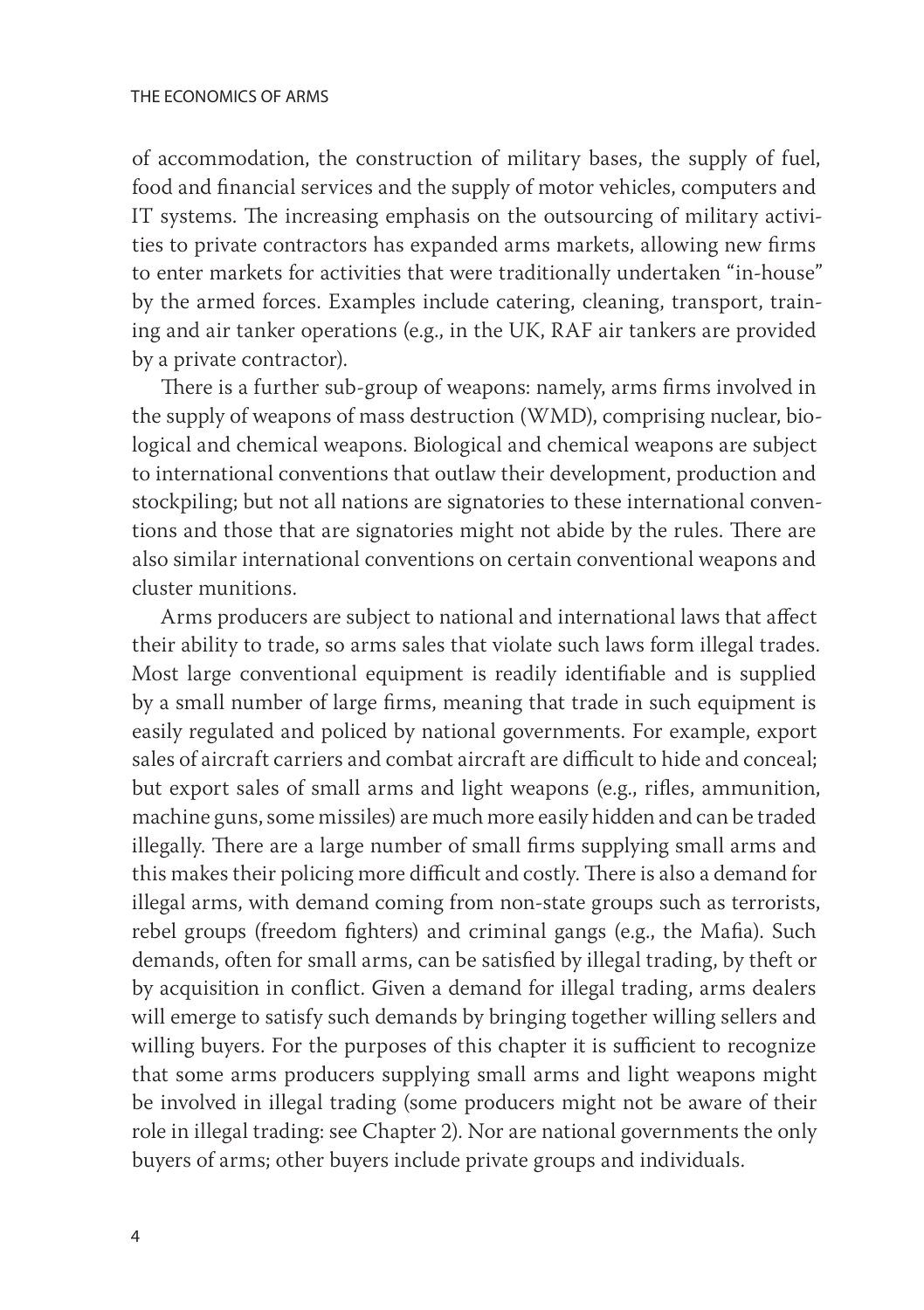New technology affects how we define arms producers and arms industries. For example, manned aircraft only emerged after 1903, leading eventually to today's major aerospace industry, supplying combat aircraft, helicopters, missiles and space systems (including rocket propulsion and moon landings). Aerospace is a completely new industry that did not exist in 1900, and it has resulted in air forces as a new branch of the armed forces. Entry into space has added space to the traditional dimensions of warfare, which now include space weapons and assets (e.g., military satellites). Other examples of technical advance that led to new arms firms include radar, electronics, tanks, nuclear-powered submarines, drones and unmanned air vehicles. More recently, cyber has emerged as a new market, reflecting new threats to national security. Cyber involves markets for software and surveillance technologies that meet an objective that otherwise requires espionage or the use of force. Cyber is an interesting example where the product is not directly lethal but where security is included in one of the definitions of arms industries.

Arms producers and industries are not static: they are changing continuously to meet new threats and new technologies. Some arms firms respond to change by adopting new technologies or by acquiring other firms with relevant technologies and existing markets. Firms that adjust to change successfully will survive; those that fail to adjust will exit the arms industry. For example, BAE Systems has sold many of its civil holdings and acquired a cyber business (BAE 2015). Firms that have exited the aerospace industry include famous aircraft firms (e.g., de Havilland, Hawker, Supermarine and Vickers (all UK); North American and Curtiss–Wright (both US)) and such firms as Swan Hunter (UK) have exited the shipbuilding industry, while other arms firms have exited the industry and entered new civil markets.

Defining and classifying arms producers needs to allow for their defence-dependence (see Table 2.1). Some arms firms supply dual-use products: for example, track can be used for tanks or tractors; steel can be used for warships and bridges; and jet engines are used on both military and civil aircraft. Also, some producers of arms have a high dependence on their arms sales, with such sales accounting for 80 per cent or more of total sales. Questions then arise as to whether firms supplying dual-use products and those with a low defence-dependence are part of the arms industry? One answer is that they qualify as part of the arms industry if they supply their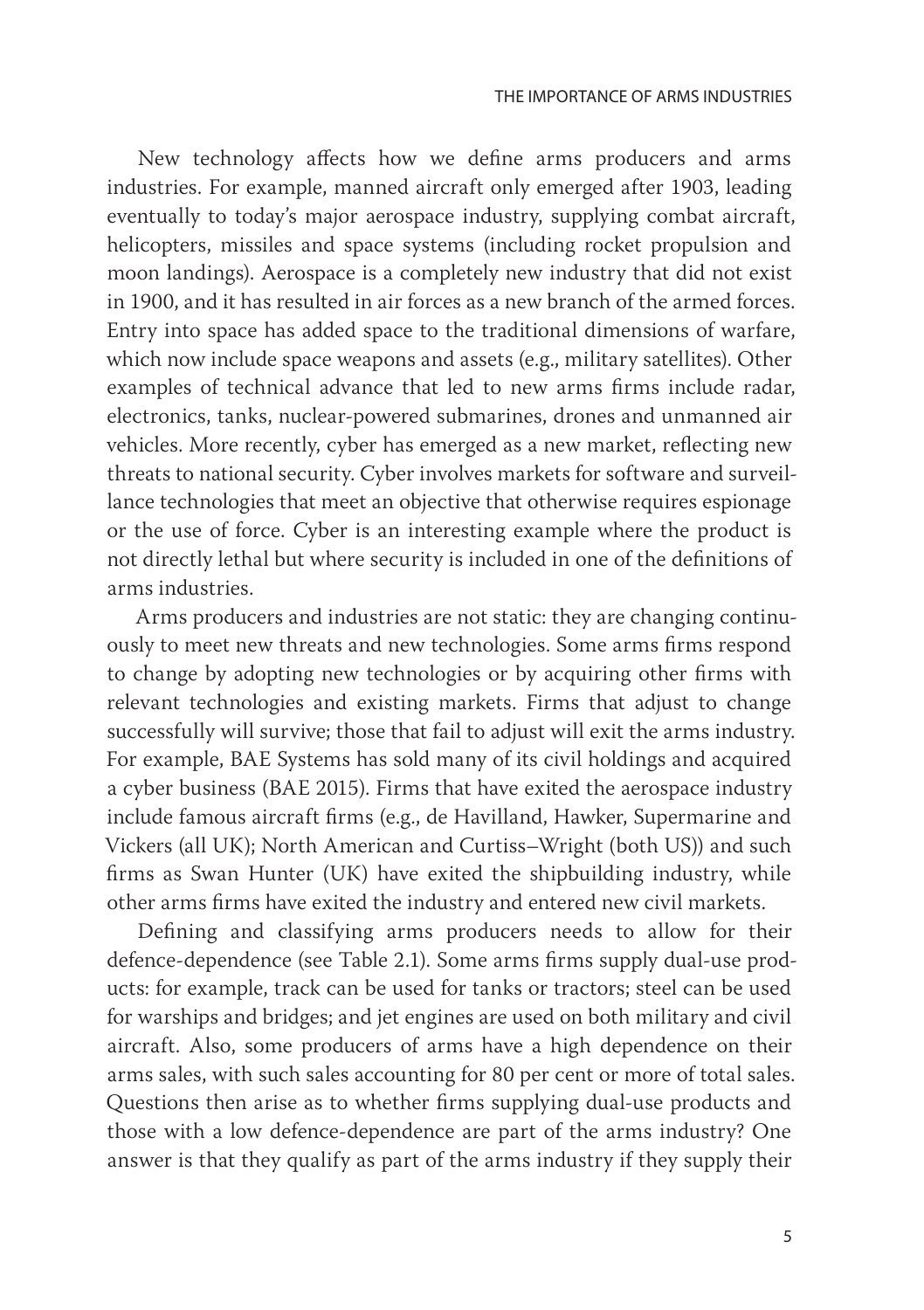products to a national or foreign defence department or to a national or foreign arms producer.4 In this case products include goods and services, both lethal and non-lethal, where the supply-side comprises R & D, production, repair, maintenance, modifications and upgrading of equipment. Disposal of arms, especially of WMD, can also be added to the definition of arms industries.

The arms trade is big business and the size of the business varies with war and peace and with international tension (e.g., arms races). The business increases during war, conflict and periods of international tension (e.g., threats, including terrorist threats), all of which lead to increased defence spending. Similarly, business and spending declines with peace and disarmament (e.g., at the end of the First World War, the Second World War and the Cold War), with declining business leading to job losses, plant closures and exits from arms industries. But change is not instantaneous and costless: it takes time and involves adjustment costs (e.g., unemployment, and under-employment of labour and capital resources: see Chapter 9). A further clarification is needed between total defence spending and arms spending. Defence budgets are allocated to acquiring military personnel, arms and other equipment, as well as military facilities (e.g., military bases including airfields, barracks and dockyards). As a result, arms spending forms only part of a nation's total defence budget (e.g., equipment spending might vary from 10 per cent to 30 per cent of a nation's defence budget, where the remaining items of expenditure include personnel, infrastructure and other components).

Arms or defence equipment provides an input into the production of final or overall defence output. The armed forces combine arms with personnel, military facilities (capital such as military bases and communications systems) and other equipment and services to produce overall defence output. However, there is no recognized method of valuing defence output. Traditionally, in many economies, the convention was to assume that inputs equalled outputs (a convention that applied throughout the public sector); but this provided no single valuation of overall defence output. Instead, defence output has been variously described as the provision of peace, protection, deterrence, insurance against future threats and, ultimately, security, but with no single monetary valuation on these outputs. In some economies, defence output is expressed as defence capabilities: for example,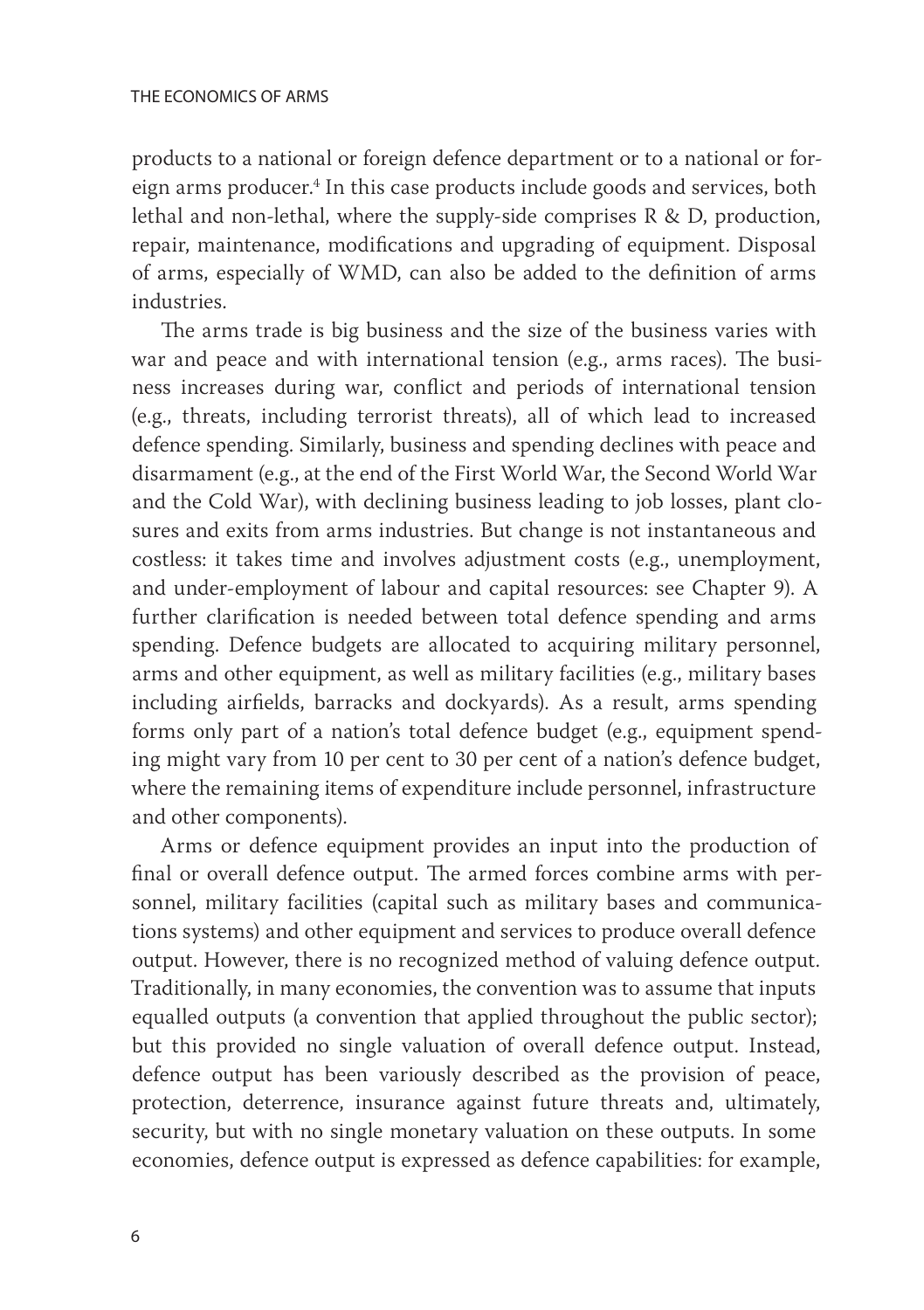the capability to deploy, say, 5,000 combat troops and supporting air and sea forces to the Middle East indefinitely. While this is an improvement over the convention that inputs equal outputs, it lacks a money value for these capabilities: hence, it is not possible to determine whether overall defence spending is a worthwhile investment.

Arms industries are different from the final output of overall defence. For arms, there are market prices comprising input costs and profit margins that reflect the government's and other buyer's willingness to pay. But there are no money valuations that can be placed on the final output of overall defence to provide a single indicator of its value or benefit. In contrast, many civilian goods and services, such as motor cars, televisions and mobile phones, are traded in private competitive markets with large numbers of buyers and sellers determining market prices, showing society's valuation of these products. Defence, however, differs in several key ways from private competitive markets and this explains the challenge in measuring and valuing overall defence output. Nevertheless, all is not lost and economics offers some policy guidelines in this area. The costs of defence and of specific capabilities can be identified and policy-makers can then ask whether defence provides at least a comparable level of benefits. For example, if overall defence spending costs £*N* billion, does it provide overall benefits of a similar value? The same question can be asked for specific force capabilities, such as nuclear strategic forces, an aircraft carrier capability and a specific combat aircraft capability (e.g., the capability provided by an F-35 combat aircraft).

Different definitions of arms producers and industries affect the size of the industry. A narrow definition based on lethal equipment only would result in a smaller industry than one based on a wider definition that included all sales to national and foreign governments and to national and foreign arms producers. Critics of arms industries need to be clearer about their definitions. Whichever definition is used, the importance of the industry needs to be assessed.

## **The importance of the industry**

Economists assess the economic importance of an industry in terms of its contribution to national output (GDP) compared with the contribution if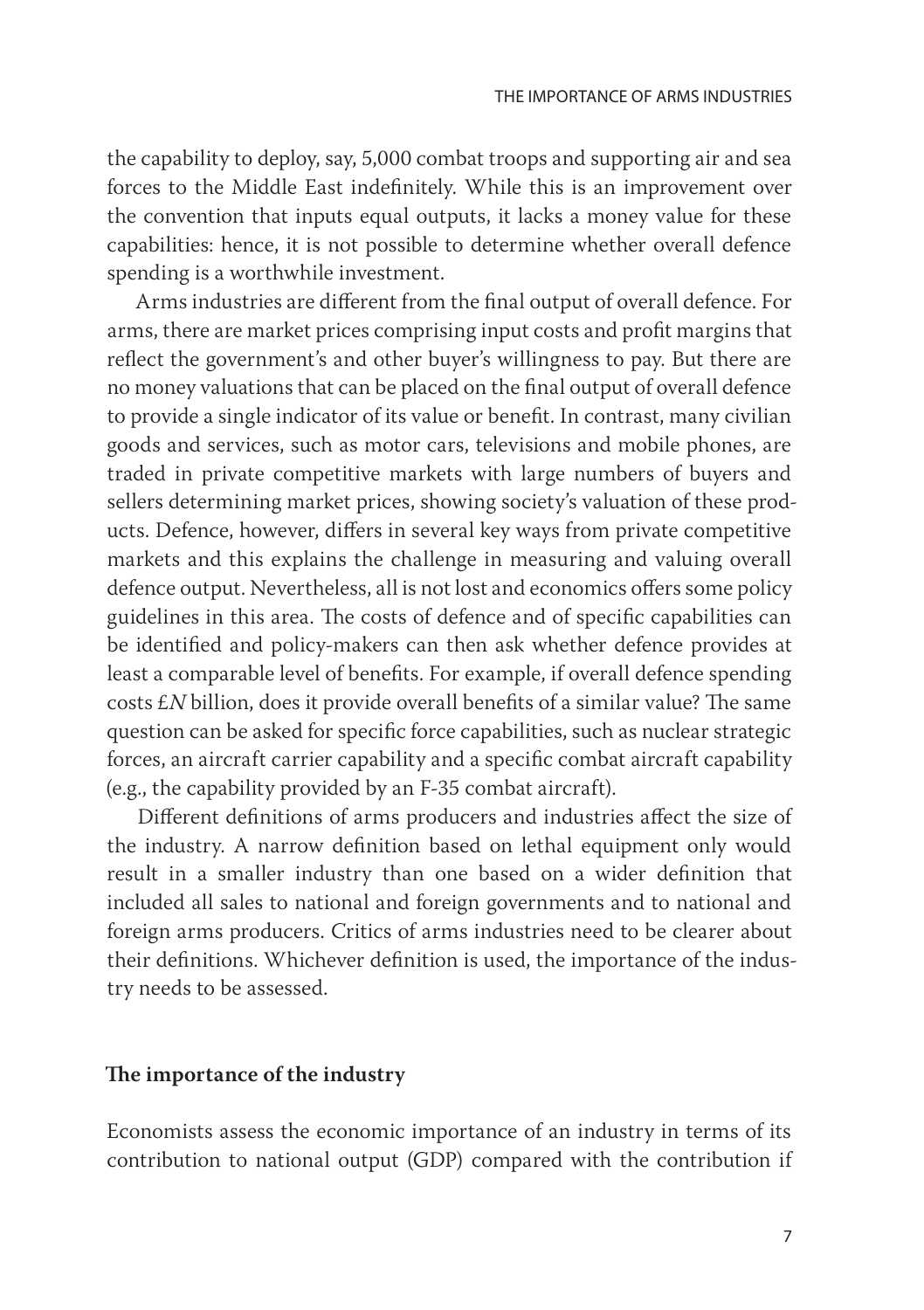the resources were used in alternative industries. For example, what is the contribution to GDP of arms industries compared with such alternatives as agriculture, banks and financial services, chemicals, construction, creative industries, electronics, motor vehicles and pharmaceuticals? All industries and services contribute to national output so the key question is which industries maximize national output. In competitive market economies, competition resolves this issue by allocating society's scarce resources between alternative uses so as to maximize national output: hence, an industry in a competitive economy will produce a greater output than its alternatives in other sectors. But real-world economies are not perfectly competitive and private markets often fail to work properly. They might "fail" to work properly because of imperfections such as monopoly power and entry barriers as well as beneficial and harmful externalities (harmful externalities include traffic congestion, noise and pollution: see Tisdell & Hartley (2008)).

Assessing the economic importance of arms industries immediately encounters two major data deficiencies. First, official government statistics on national output do not identify arms industries as a separate and identifiable industrial grouping in any census of production statistics (see Chapter 2).<sup>5</sup> Second, there are no money valuations for the *defence final output* of the arms industry: instead, there are only money values for the *input* costs of arms purchases. Nonetheless, the contribution of arms industries to peace, protection and security for a nation's citizens cannot be ignored: these aspects of defence output have some positive money valuation and society has to reach a judgement on whether the value of these benefits exceeds the cost of supplying arms. One approach is to consider the "Hitler question": namely, what would the UK have been willing to pay to protect itself from invasion by Hitler in 1940? In this context, the UK arms industry supplied the aircraft, tanks and warships that eventually contributed to the defeat of Hitler in 1945 (e.g., Hurricanes, Spitfires, Lancaster, Halifax and Mosquito aircraft). The modern equivalent of the Hitler question would be the possible threats from Russia and IS as well as the general uncertainty about future threats facing all nations. The future is unknown and unknowable, hence the need for some minimum national defence capability to meet such threats. Here, it has to be recognized that defence is not like a water tap that can be turned on and off whenever required. Costs and time are needed to create and train a modern fighting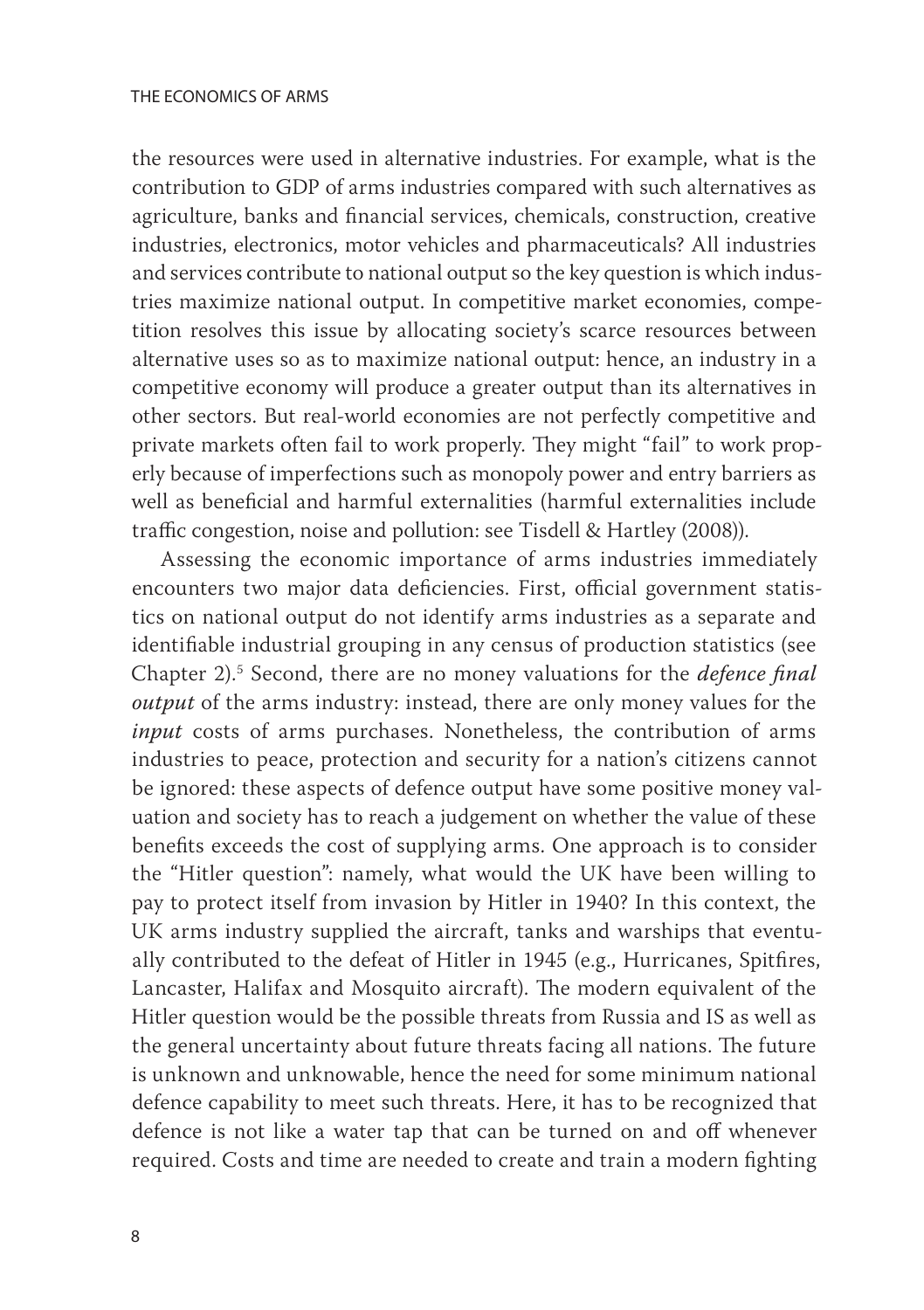force and these costs can be regarded as an insurance premium to meet unforeseen and unforeseeable contingencies.

In circumstances where there are no money valuations of defence output, assessing the economic importance of arms industries requires alternative measures of importance. These include its economic contribution in terms of employment (jobs) and technology and its contribution to the balance of payments through exports and import-savings (domestic purchases of arms avoids paying for imported arms). But a list of these economic benefits has to be approached critically. First, these benefits need to be compared with the economic benefits that derive from other industries, such as motor vehicles, pharmaceuticals and electronics. This is an empirical question requiring evidence on the economic benefits of alternative industries. Second, in making an economic case for state intervention in arms industries, the economic benefits have to be justified in terms of market failure. Are there failures in labour (jobs), technology (spillovers) and foreign exchange markets (balance of payments)? Next, it is necessary to identify the causes of market failure before identifying appropriate solutions. Typically, a variety of alternative policy solutions are available and it does not follow that arms and arms industries represent the least-cost solution. For example, jobs can be created by construction projects (e.g., building houses, bridges and roads) and more jobs will be created where wage rates are lower than in the arms industry.

## **Arms, defence and public goods**

Arms and arms industries have a further distinctive feature resulting from the public goods nature of defence that represents another source of market failure. Arms and arms industries contribute to defence output. Defence and peace are often presented as classic examples of public goods. These are goods where one person's consumption of defence (or peace) does not affect other people's consumption of defence (non-rivalry), and where once provided, no individual can exclude others from the consumption of defence (non-excludability). For example, the air defence of Moscow is provided to all its citizens: one Moscow citizen's consumption of air defence is not at the expense of any other Moscow citizen, and no Moscow citizen can be excluded from its air defence.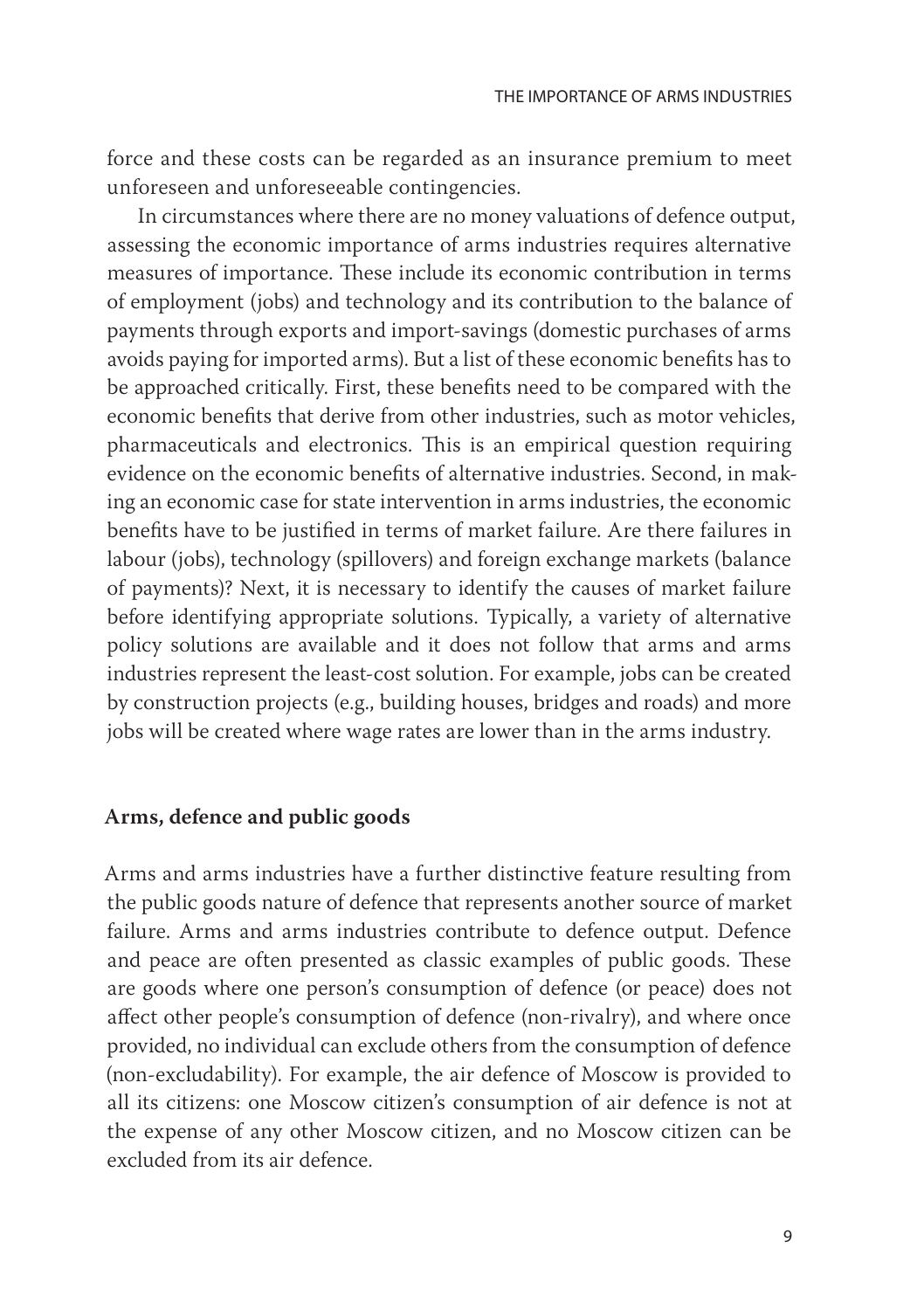The public goods nature of defence means that left to themselves, private markets will fail to provide the socially desirable amount of defence for a society. As a result, some form of state intervention is needed to correct such market failure and improve the operation of private markets. Once defence is provided, its benefits extend to everyone in society and individuals cannot be excluded from the good by charging a price (cf. the purchase of motor cars). This means that if direct prices cannot be charged, some other method is needed to finance the supply of defence. However, alternative methods of financing defence raise two further problems. First, the "free-rider problem", where a citizen obtains the benefits of defence without contributing to its costs. An example is free riding in NATO, with European member states apparently free riding on US defence spending. Citizens have incentives to conceal their true willingness to pay for defence if its costs will be borne by others in society. Second, if it is difficult to identify each individual citizen's valuation of defence, how does a society or government determine the appropriate or "ideal" size of its defence budget? In democracies, voting systems often have major limitations in allowing voters to express their true preferences for different levels of defence and arms spending (Hartley 2011a: Chapter 4). For example, a general election does not identify each voter's specific preferences for, say, income tax versus social welfare versus education versus foreign policy issues. As a result, elected politicians have discretion in interpreting voter preferences, subject to their desire for re-election. Alternatively, voter preferences on specific issues can be determined more accurately through referendums, but even here, the accuracy and reliability of voter preferences can be affected by the question posed by a referendum and by decisions made by majority voting (compared with alternative voting and decision-making rules). Society needs some mechanism for determining the importance of the arms industries. A legal model or approach to this question would focus on the case for the prosecution and that for the defence.

#### **The legal model: the case for the prosecution**

The case against arms industries is varied and extensive, which makes it challenging to distinguish myths, emotion and special pleading from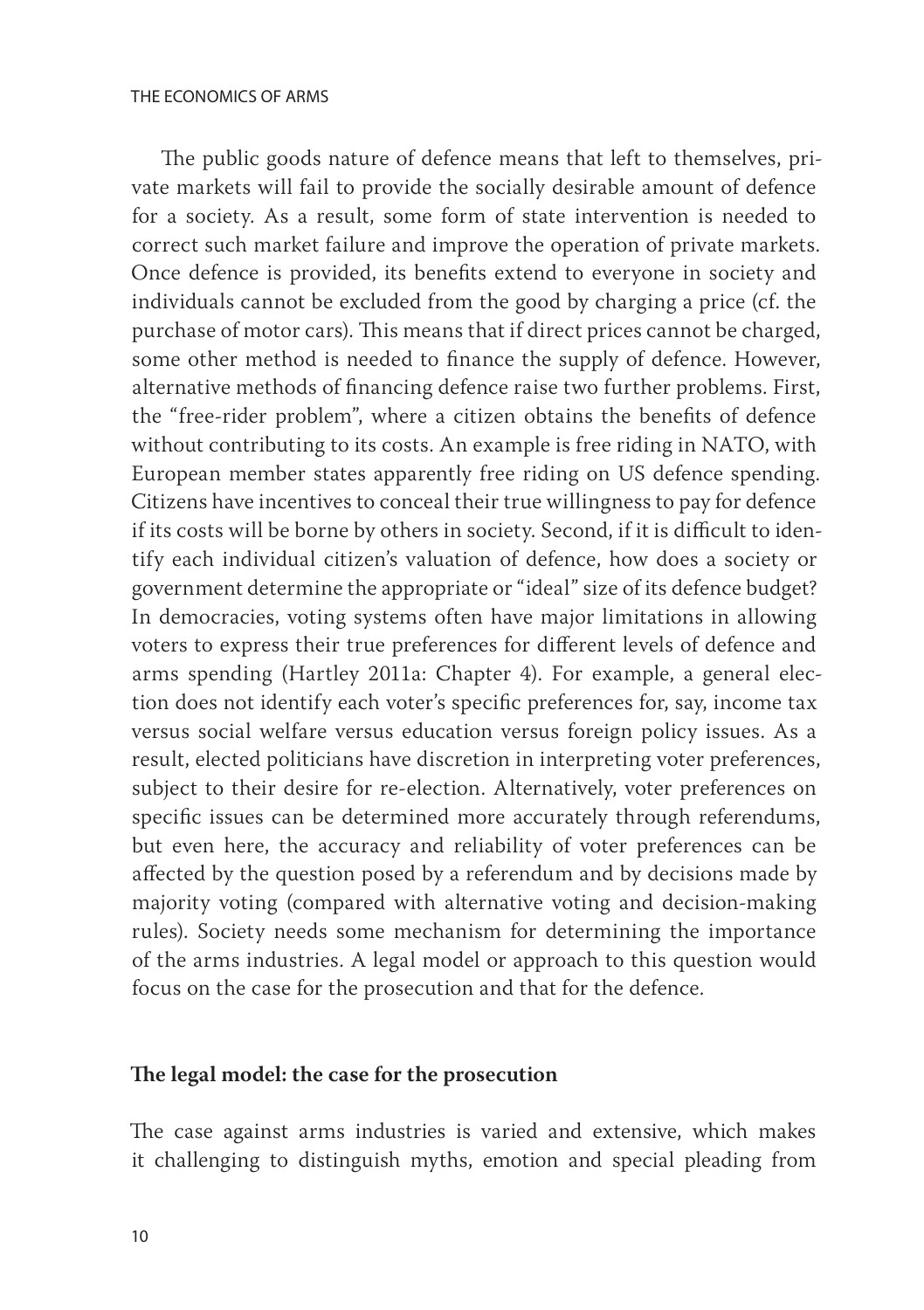economic and critical analysis and empirical evidence. The task of the economist is to critically evaluate the economic logic of arguments about the arms industry. One could also judge this industry from other perspectives or through different disciplines. For example, educational and medical groups, theologians, religious groups, Quakers, some scientists and peace scientists and other interest groups condemn the industry on ethical and moral grounds (e.g., Campaign Against the Arms Trade (CAAT)). In 2015 Pope Francis condemned arms manufacturers for being "drenched in innocent blood", saying that the arms trade contributed to deaths, injuries and the violation of human rights. Clearly, there are issues of economics versus ethics. Some critics view the arms industry and the military as the "wicked problem" responsible for all the world's ills. The scientific basis of this claim is not addressed. In contrast, this chapter and the book more generally evaluate the arms industry from an *economics* perspective.

Critics claim that arms producers and industries are inefficient monopolies charging high prices and earning monopoly profits at the expense of taxpayers. Furthermore, it is asserted that they supply arms that are not needed, that are characterized by cost overruns, delays in delivery and poor operational performance, and that in some cases have to be cancelled at great cost to the taxpayer and a loss of defence capability for the armed forces. The indictment continues with arms industries accused of starting and promoting wars and conflict and being guilty of bribery and corruption in achieving arms sales, especially arms export sales. These allegations need to be subject to explanation and critical appraisal: a task for which economists are well qualified.6

A starting point is ownership and profitability and the need to distinguish between the behaviour of privately owned arms producers and that of stateowned ones. Economic theory establishes a presumption that compared with competitive markets, private monopolies result in higher prices, lower output and abnormal or supernormal profits, leading to a socially undesirable outcome (a misallocation of resources: see Tisdell & Hartley (2008)). In contrast, state-owned monopoly arms producers might act "benevolently" in the "public interest", charging competitive prices and earning only normal profits or zero economic profit.7 On this basis, critics of arms industries need to distinguish between ownership and profitability, taking care about the definition of profits. State-owned monopoly arms producers might not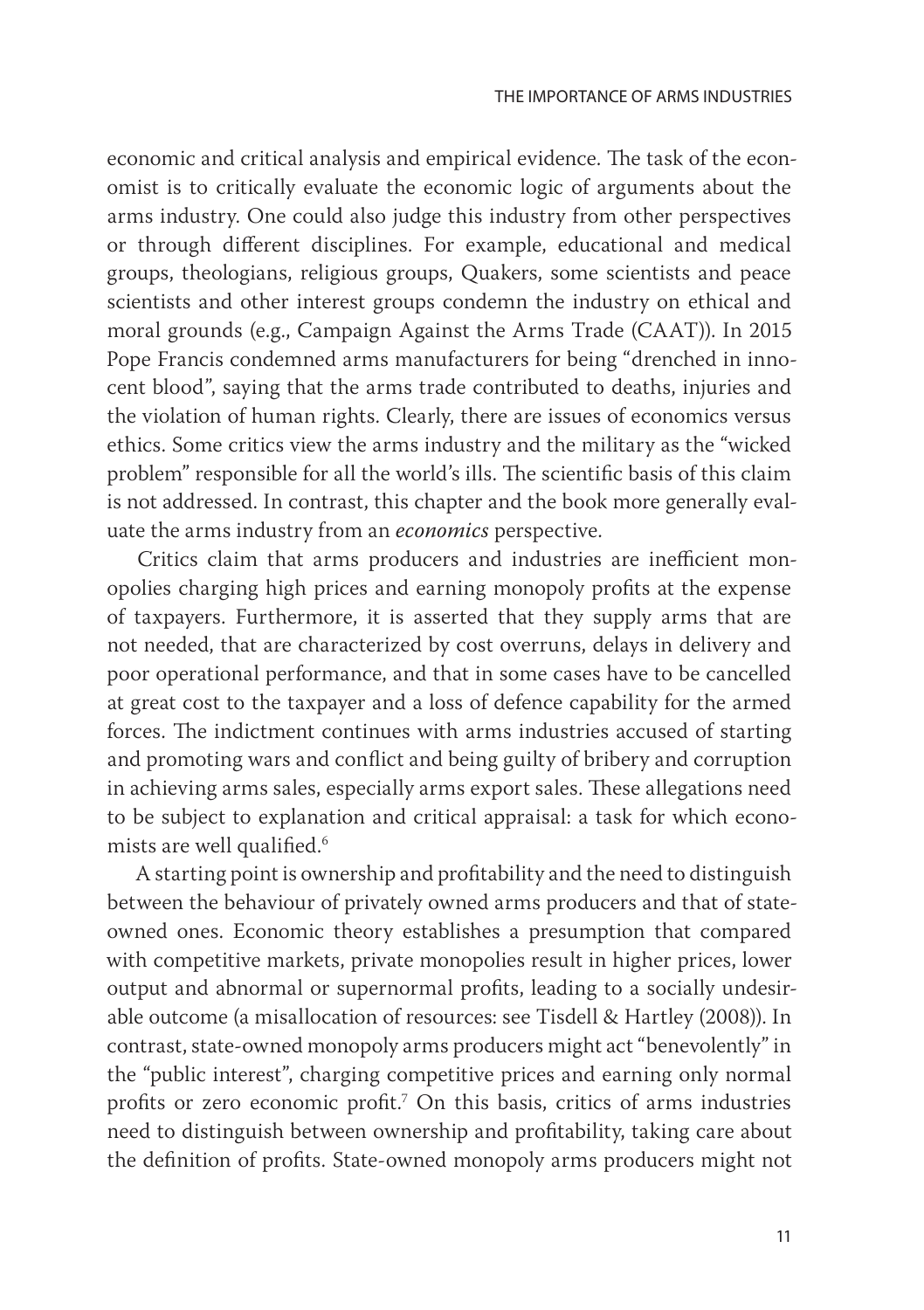act benevolently and might be required to act commercially, operating as profit-maximizers, in which case their behaviour will be similar to a private monopoly producer. Also, state-owned enterprises might not be least-cost producers since they are not subject to capital market pressures and, instead, might be subject to "soft budget" constraints (with government-provided funds). Profitability is also confusing since arms producer's reported profits, which are the focus of criticism and condemnation, are typically accounting definitions of profits and not economic definitions of profits.

Critics also claim that arms producers provide arms that are not needed and that are characterized by cost overruns, delays and "gold plating". The assertion that arms industries provide arms that are not needed has to be related to established economic models of defence spending. These suggest that military expenditure, and hence the need for arms, is determined by various factors such as the relative prices of arms and civil goods, a nation's total output (GDP and growth rates), the threats it faces, its membership of military alliances (e.g., NATO), whether it is involved in wars and conflicts, and other variables (e.g., political composition of its government; strategic variables such as the end of the Cold War (Hartley 2011a: Chapter 5)). On this basis, arms are needed to respond to threats, wars and conflict. Weapons are costly and are unlikely to be bought if not needed.

The further claims about costs, delays and gold plating need to be assessed against a standard for comparison. Is a "perfect world" assumed, where there are no cost overruns, no delays and all weapons perform as originally specified? Or, is a real world of uncertainty assumed, where the results of work on high-technology weapons always departs from original plans and where mistakes are made? With uncertainty, no one can accurately predict the future, and today's initial contract estimates for advanced technology weapons will usually be wrong. Arms producers operating at, or beyond, the known frontiers of technology cannot be certain about the unknown and unknowable future. As a result, defence departments have to formulate and award contracts that recognize uncertainty and aim to minimize its costs (see Chapter 7). Threats, technology and governments can change, leading to project cancellations that are often high-profile and widely publicized events. Such cancellations made by governments are not necessarily conclusive evidence of arms producer inefficiency and failure: they might reflect inefficiency and incompetence by the government, or project cancellations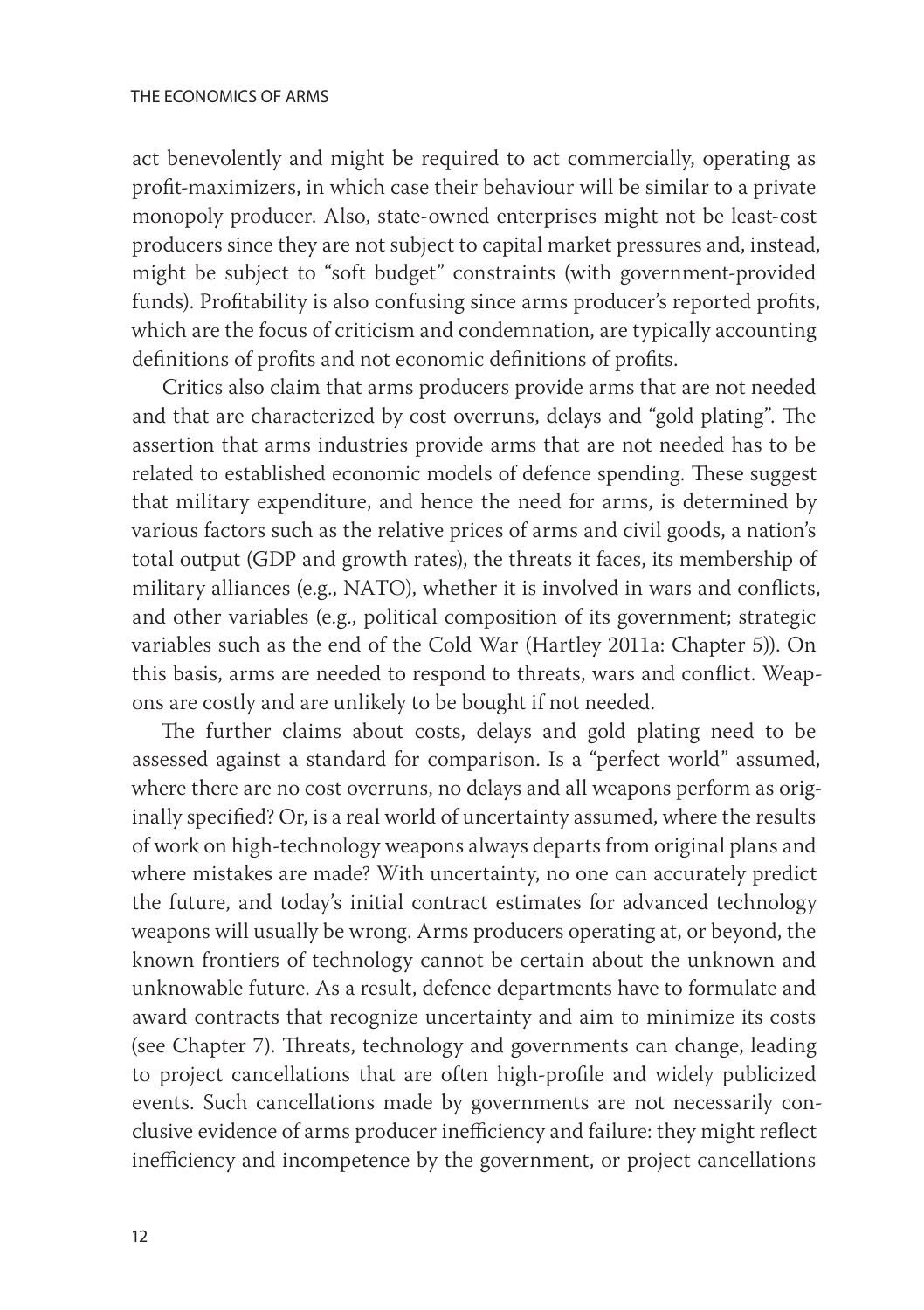might be perfectly sensible and rational government decisions when new technology renders a project obsolescent. Next, evidence is needed on cost escalation and overruns to enable international comparisons of contractual performance. For example, are some nations able to obtain similar types of advanced arms with lower cost overruns, fewer delays and less gold plating? Which are these successful nations and how are such results achieved? Moreover, are other industries and projects also subject to cost overruns, delays, gold plating and project cancellations? Possible examples include major construction projects (e.g., roads, bridges, tunnels) and new developments in motor vehicles, pharmaceuticals or oil exploration. However, private firms rarely publish information on cost overruns, delays or cancellation for their new product developments.

A final set of claims relates to arms producers starting and promoting wars and supporting their activities through bribery and corruption. More specifically, arms exports are alleged to promote regional arms races and contribute to international tension, to waste national resources, to impede economic development and to support oppressive regimes. However, economic models of arms races predict a variety of outcomes. Arms races arise from interdependence between nations' defence spending, reflecting an action–reaction process in which one nation increases its military spending in response to an increase in a potential rival's military spending (e.g., nuclear weapons). Examples of arms races include that during the Cold War between the US and the former Soviet Union, and regional arms races such as those in the Middle East, in India and Pakistan and in North Korea and South Korea. Interestingly, economic models of arms races show that they may contribute to peace through deterrence and that disarmament may be destabilizing, leading to outbreaks of war (Sandler & Hartley 1995: Chapter 4).

Nor is it clear how arms producers start wars. Admittedly, they benefit from the increased defence spending during wars, but if they are so powerful then how do critics explain disarmament and peace, which do not benefit arms producers? Similar condemnation of an industry could be applied to, say, pharmaceutical companies, which might be accused of promoting epidemics, disease and illness, with some products being lethal! Other industries facing similar criticisms and condemnation include motor vehicles, civil nuclear power generation, deep-sea fishing and oil exploration.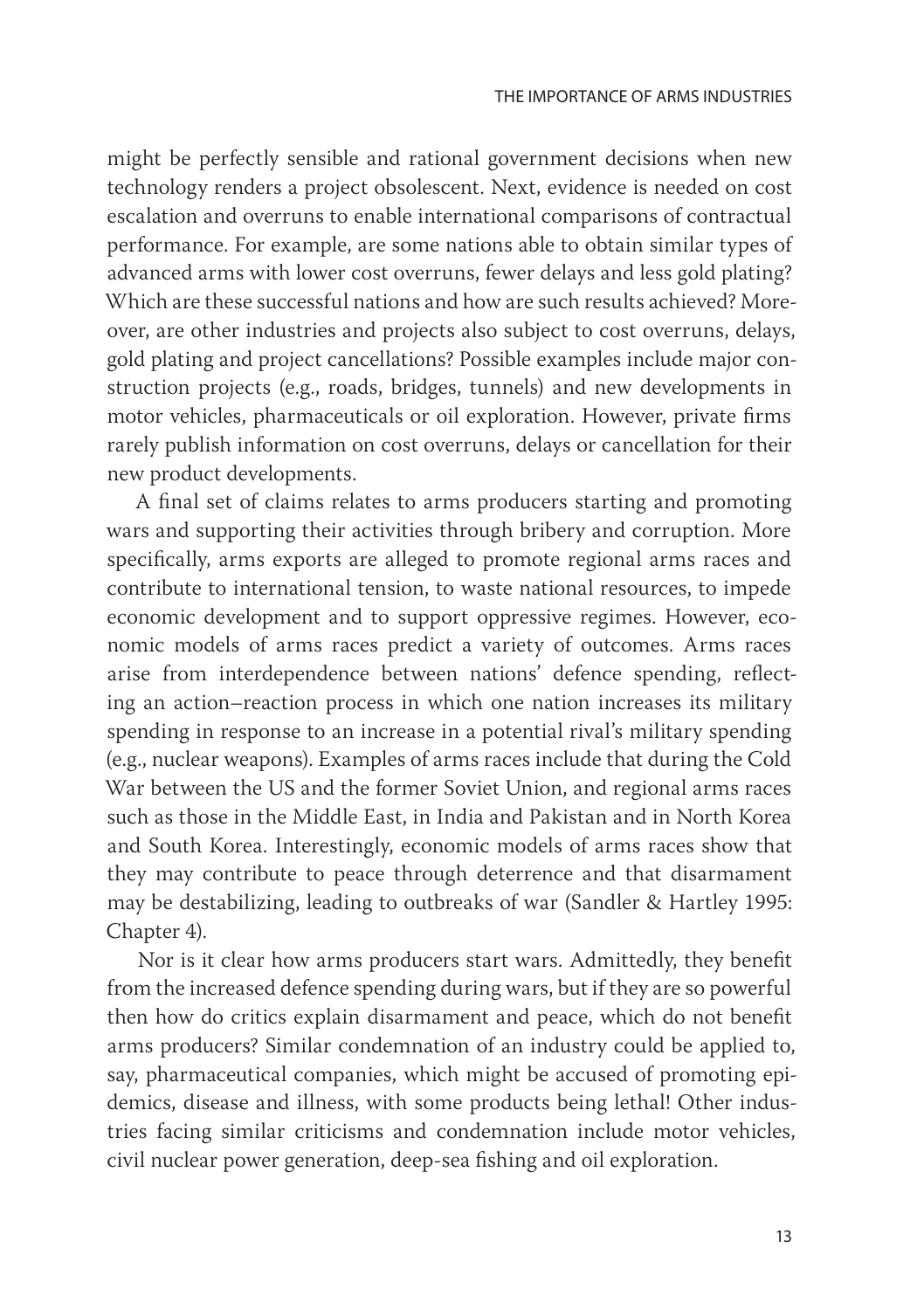#### THE ECONOMICS OF ARMS

Arms producers are also criticized for bribery and corruption, especially in relation to arms exports. Allegations have included arms exports from French, German, British and American arms producers to countries such as Indonesia, Saudi Arabia, South Africa, Tanzania and Venezuela (e.g., BAE Systems in 2010: see Hartley 2012b). Elsewhere, claims have been made of illegal behaviour in relation to arms firms securing domestic contracts (e.g., Boeing in relation to bidding for the US air tanker contract). Problems arise because many of these sales are surrounded in secrecy. Nonetheless, where arms firms are found to be acting illegally, they and their staff should be subject to legal action comprising fines, sanctions and imprisonment.

Bribery and corruption are not confined to arms producers. Other firms outside arms industries have been involved in similar practices, although data are not available to determine whether arms producers are more likely than those in other industries to be involved in bribery and corruption. Examples of other industries involved in corruption include construction, pharmaceuticals (drug companies), gas and oil industries, gas turbines and illegal groups (e.g., Mafia), as well as various sporting activities (e.g., athletics). Corruption distorts markets and leads to unfair competition, and it flourishes where markets function poorly. Defence and security markets represent corruption risks since they involve large contracts that are often shrouded in secrecy and awarded in non-competitive markets. But in principle *all* public sector markets that contract out activities to outside contractors offer opportunities for bribery and corruption as a means of obtaining business.<sup>8</sup>

One further group of arms producers is the focus of special criticism: namely, private military and security companies. Some of these are involved in peaceful activities; others are involved in conflict situations. They provide combat support, including training and intelligence provision, consultancy, security and post-conflict reconstruction. Their security role includes protection tasks such as the guarding of individuals, installations, facilities, pipelines and convoys. Examples include the Constellis Group in the US (previously Academi, formerly Blackwater), Aegis Defence Services and G4S in the UK, the Unity Resources group in Australia, and RSB in Russia. Analysis is complicated by the fact that these companies often change their names! Some of their activities require personnel equipped with small arms, and in a conflict situation (e.g., Iraq) there might be no obvious difference between regular soldiers and private support workers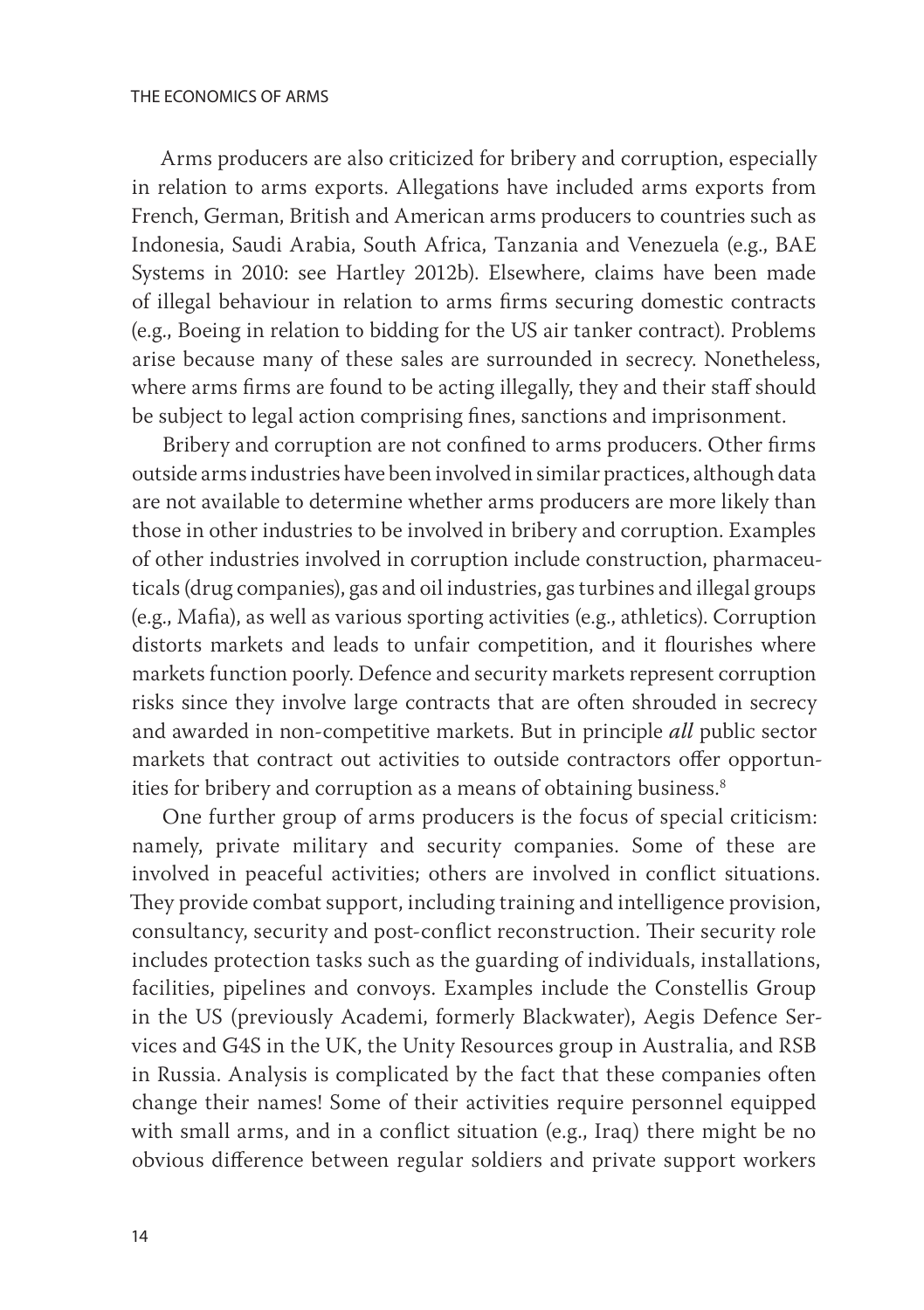in protecting convoys or installations. Critics demand that private military and security companies should be subject to government regulation forbidding their involvement in direct combat and combat support (Mathieu & Dearden 2006). This raises more general questions about the extent to which military activities can, and should, be allocated to private companies (see Chapter 8).

A further sub-group of private military companies embraces mercenaries and private armies involved in direct combat. Mercenaries are defined as individuals and groups fighting for personal gain rather than national interests (such as in African conflicts like that in the Congo). Criticism focuses on their definition, accountability and legality in lethal combat operations, where the pursuit of personal gain can prolong conflicts and lead to "undesirable" external effects (e.g., civilian casualties). There are international and national laws on mercenaries. The UN Convention on mercenaries has not been signed by all nations, including nations with large military forces (e.g., France, China, India, Russia, the UK and the US). Also, some nations have national laws forbidding their citizens from fighting in foreign wars not involving their nation state (the French Foreign Legion and the British Army's Gurkhas are not classed as mercenaries).

Any study of arms industries cannot ignore the ethical and moral aspects of arms and some types of warfare. Arms industries involve potential clashes between economics, ethics and morality. For example, an economically efficient arms policy might be regarded as unethical and immoral; but, in principle, the contrary might be possible, where economic efficiency might be ethical and moral (there are other combinations for this matrix of economics, ethics and morality, further adding to the controversy surrounding this industry). It could be the case that arms exports were part of an efficient arms policy that might also be viewed as unethical and immoral. Alternatively, ethical and moral policies might create inefficiencies in arms industries. Furthermore, some arms and some forms of warfare might be totally unacceptable, so they are subject to international bans. Examples include chemical and biological weapons, but international bans do not guarantee that all nations will observe the prohibitions. Technical progress might also lead to new weapons that could also be subject to an international ban. For example, the future development of completely autonomous weapons (without human intervention) might be viewed as unethical and immoral.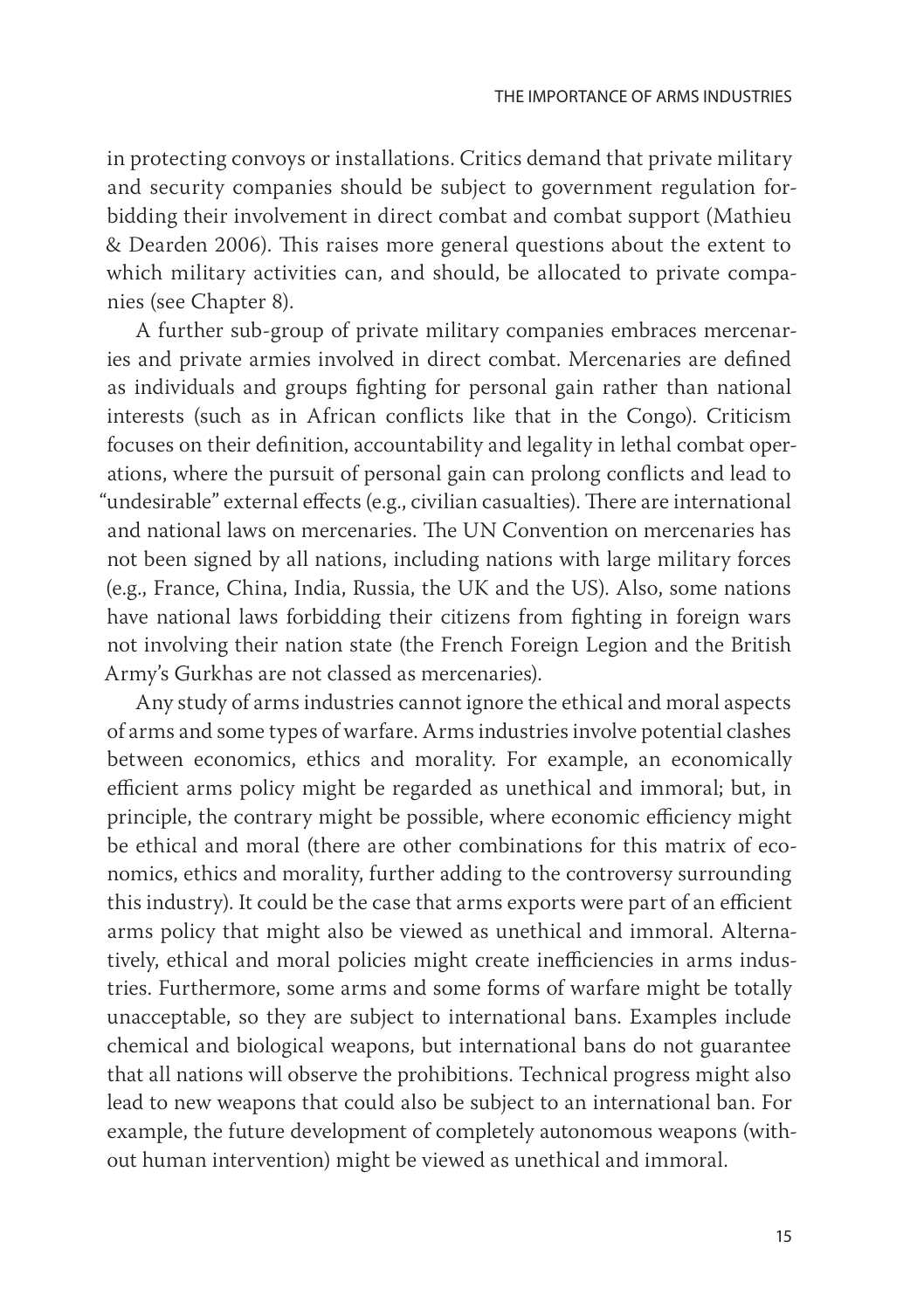In summary, the case against arms producers is that they have serious impacts on human rights, security and economic development. Further, it is claimed that the procurement or export of arms might exacerbate conflict, promote aggression or raise tension, support oppressive regimes, undermine democracy and threaten social welfare spending (CAAT 2016a). Not all these claims and assertions have a firm scientific, theoretical and empirical base. Where economics and ethics are in conflict, economists can identify the economic consequences of ethical arms policies, thereby contributing to a more informed debate. Next, the case in favour of arms producers is presented.

# **The legal model: the case for the defence**

Arms industries are justified in terms of their military and economic benefits. They contribute to national security in the form of peace, protection and the security of a nation's citizens, their assets and their national way of life (e.g., freedoms of speech, mobility and culture). These are "goods" that citizens value and for which they are willing to pay. A domestic arms industry contributes to national defence output by providing independence, security of supply and resupply, especially in a conflict. It also provides equipment designed specifically for the nation's armed forces. For example, a domestic arms industry provides arms in a national emergency (e.g., the UK in 1939, with the Hitler question, or in 2017, with threats from IS (Islamic State) and Russia). Arms industries also provide equipment that is needed for international peacekeeping operations, disaster and humanitarian relief missions (e.g., UN operations).

Although such arguments appear impressive, they are not immune from criticism. While citizens value peace and security, their willingness to pay is usually limited (except in national emergencies such as that in the UK in 1939), and the "public goods" and free-rider aspects of defence mean that it is complex to identify a society's true valuation of and willingness to pay for national defence (and international peace and security). Nonetheless, the contribution of a national arms producer to both national and international peace and security has some positive valuation that needs to be incorporated into any economic evaluation of arms producers. However, maintaining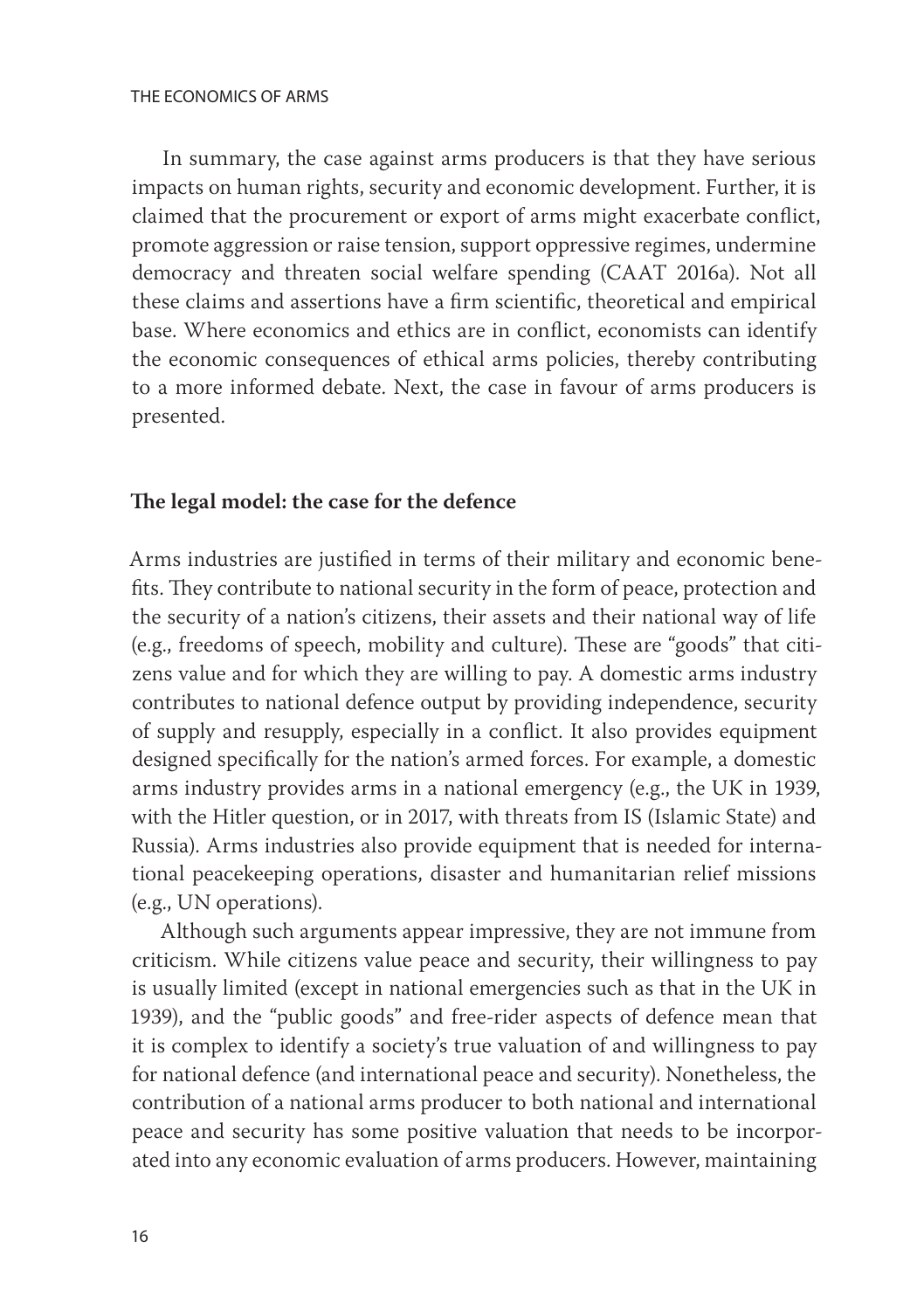a national arms industry to provide independence, security of supply and tailor-made weapons is never cheap and can be costly. Also, specifically designed nationally procured weapons are associated with cost overruns, delays and poor operational performance (see Chapters 7 and 10).

An alternative would be to import arms from foreign producers where their governments have funded all the costs and risks of development and the importing nation pays some contribution to foreign development costs. Compared with nationally procured weapons, imported arms might be cheaper and less risky: their development risks would have been solved with funding from a foreign government. However, a foreign government might cancel the development of a major weapons system, thereby depriving overseas buyers of a required weapon.9 There are various forms of importing that will reduce some of their risks, especially in relation to independence and security of supply. For example, the importing nation might be willing to manufacture the foreign equipment under licence by creating a domestic final assembly line (e.g., F-16s, F-35s). A foreign buyer might also specify national requirements for equipment, including electronics and engines. For example, in 1966, the UK purchase of US Phantom aircraft required that UK Rolls-Royce engines as well as British avionics be fitted into the aircraft. Similarly, the 1995 UK decision to buy US Apache attack helicopters required local assembly at Yeovil, Somerset, with Rolls-Royce engines and UK electronics. Admittedly, licensed production and design modifications are not costless but they might be cheaper than the national development and small-scale production of domestically produced weapons. This becomes an empirical question requiring evidence on the total development costs and the unit production costs of independence compared with direct imports and licensed production with or without modifications. An alternative policy solution to independence and security of supply might be provided by membership of a military alliance (e.g., NATO).

National arms producers provide additional economic benefits in the form of employment, technology and spillovers, and a contribution to the balance of payments. Some of these arguments were assessed above in examining the importance of the industry. The employment benefits of arms industries are claimed to include the total numbers of jobs, their skill and wage levels and their location. Supporters of arms industries point to "large" numbers of jobs dependent on major weapons programmes (e.g., F-35s and the UK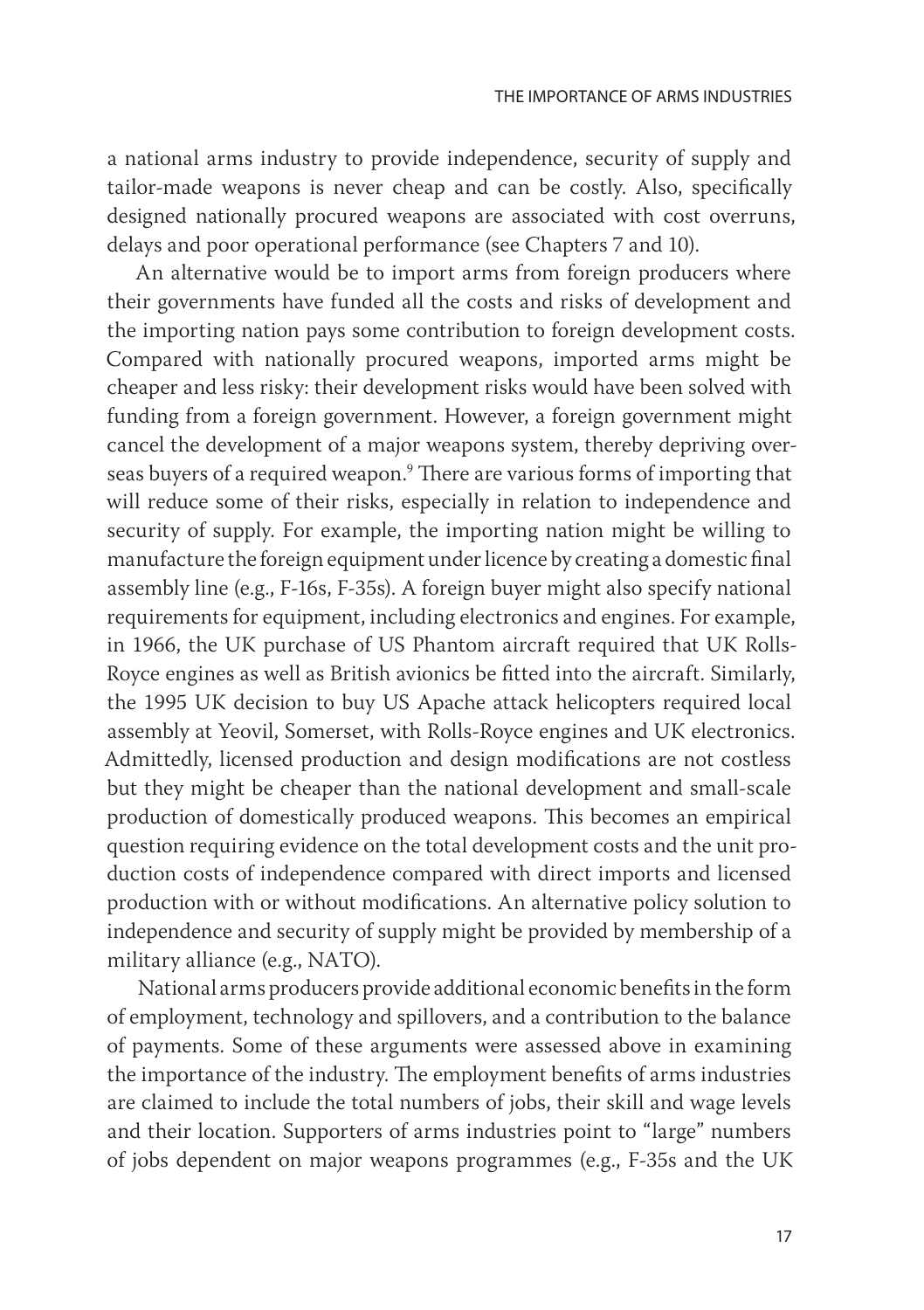Trident replacement) and the fact that many of these jobs are highly skilled and highly paid, and therefore improve living standards. Some of these jobs, especially in the supply chain, might be located in remote areas where there are few alternative job opportunities. The problem with arguments about employment benefits is that all economic activity generates and supports jobs. The jobs argument is inevitably deployed to justify any new activity, such as fracking or mining and quarrying in scenic and environmentally protected areas. The question then becomes one of evidence on magnitudes. Which activities support the greatest number of jobs per unit of expenditure and what are their wage levels (more jobs will be created at lower wage levels)? Arms producers also provide substantial numbers of highly paid jobs (e.g., compared with large numbers of low-paid jobs in fast food outlets). But other industries also provide high-skilled and highly paid jobs, including chemicals, electronics, financial services and pharmaceuticals.

Market failure in labour markets also has to be considered. Often, labour markets work well as clearing mechanisms, although some local failures are reflected in relatively high regional unemployment rates. Even where labour markets fail to work properly, it does not follow that arms projects are the only or least-cost solution to maintaining employment. Other policies such as training and retraining, information, mobility allowances, vocational guidance and assistance with job search also contribute to assisting labour to find other jobs elsewhere in the economy.

Some critics of arms industries assert that the industry is in long-term decline and that it receives massive state financial subsidies that could be better used to support renewable energy industries (e.g., offshore wind and marine energy). Their claim is that renewable energy would provide more jobs than arms industries, it would provide alternative employment for arms industry workers, the jobs would be high skilled and there would be thousands of supply chain jobs that could be located anywhere in the country. It is also claimed that investment in renewable energy would place nations such as the UK in a leading position in technologies that will be in high demand, with major export potential (CAAT 2016b). However, just as critics of arms industries make their case against the industry, their arguments about alternative resource uses also need to be critically assessed and evaluated. Proposals to reallocate resources from arms industries to renewable energy take a simple view of resource reallocation that is, in reality, costly,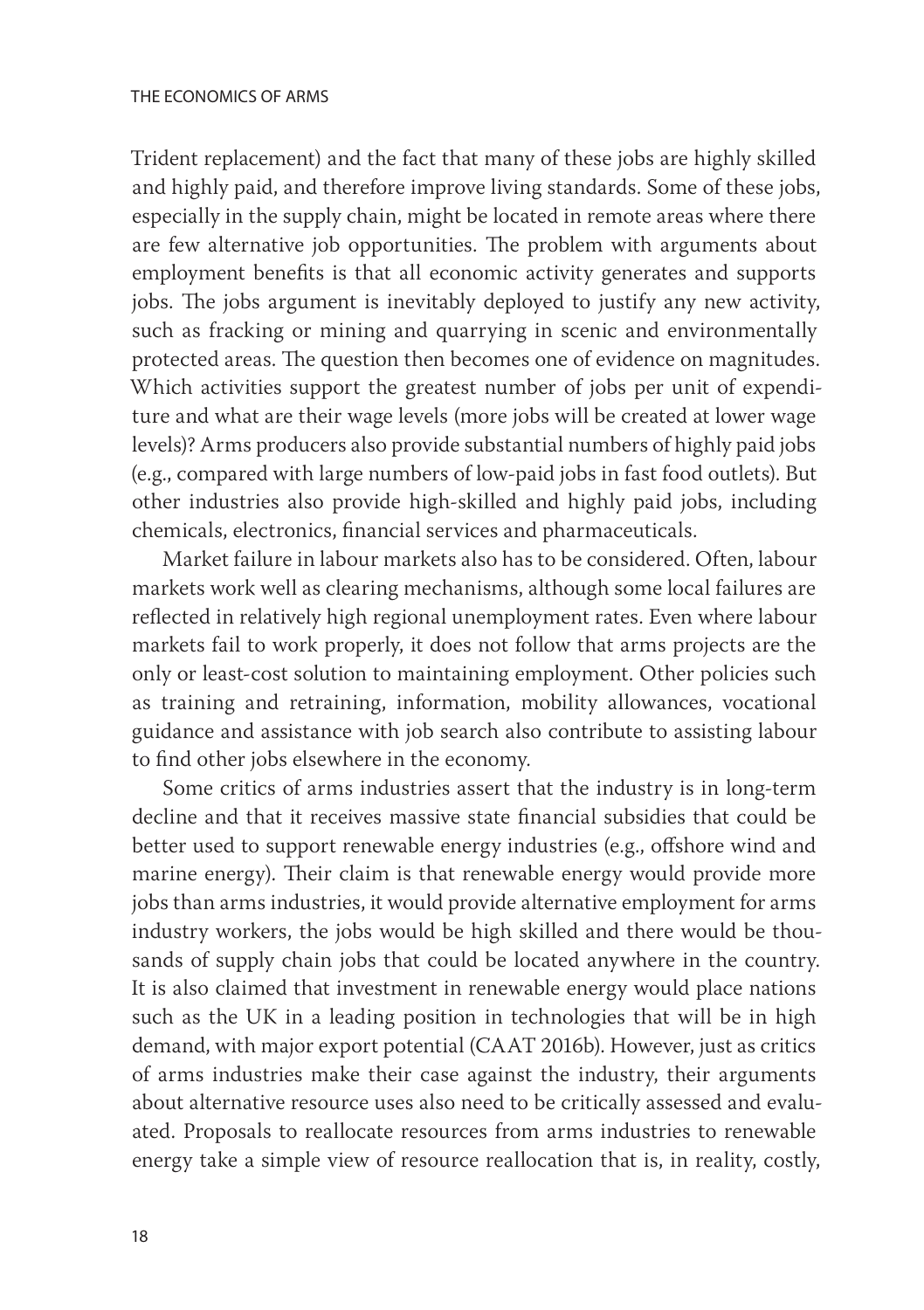complex and takes time. Privately owned and profit-seeking firms and markets are central to resource allocation. It cannot be assumed that arms producers that have a competitive advantage in arms markets will automatically reallocate their business to renewable energy markets: these are new emerging and risky markets and arms producers and their workforces might prefer other industries. Uncertainty is a further factor in resource choices. While renewable energy currently has superficial attractions, in a world of uncertainty today's winners might be tomorrow's losers; it is also the case that firms other than arms producers might be better able to exploit new energy markets (see Chapter 9).

Arms industries provide further economic benefits in the form of technology and spin-offs. There are some attractive examples of spin-offs from arms industries, including radar, jet engines, the Internet, composite materials, space communications, drones and helicopter rotor blades (e.g., applied to wind farms). But attractive though these examples are, they do not provide any indication of the *market value* of spin-offs: how worthwhile are they? Also, some technologies might be defence specific: only of value in the arms industry (e.g., stealth technology). Other industries might also provide valuable spin-offs. There is a more fundamental issue, relating to whether R & D markets fail to work properly, therefore requiring state intervention to improve their operation. In relation to technology spin-offs, R & D markets might fail to work properly if it is too costly to establish property rights in valuable ideas and knowledge. Again, however, it does not follow that arms projects are the most effective or least-cost method of correcting failures in R & D markets.

Defence industries provide further economic benefits through arms exports, which contribute to the balance of payments, provide jobs and maintain industrial capacity. For example, it is argued that export sales contribute to retaining defence industrial capacity, and without such sales national governments would have to bear the costs of retaining capacity. Assessing the retention-of-capacity argument assumes that such capacity is needed in the future and fails to recognize that there might be alternative solutions, such as importing or "mothballing" capacity, each of which involves different costs.

There is a further contribution to the balance of payments in the form of import-savings. Buying arms from a national industry "saves" on the foreign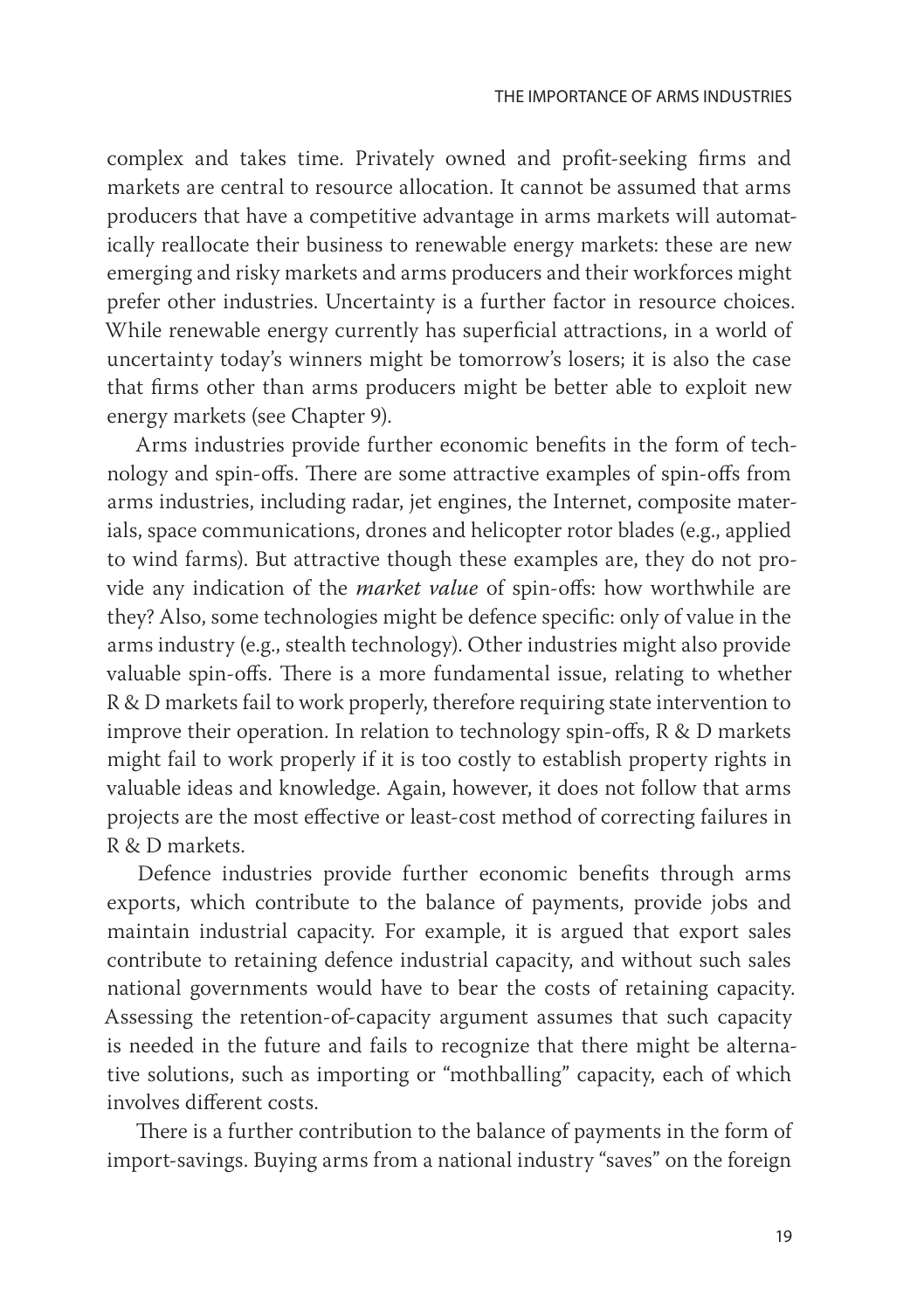currency required for alternative imports. But estimating the magnitude of such savings requires that domestic purchases be valued on the basis of the least-cost alternative, where imports might be considerably cheaper than a domestic buy (assuming that imports are close substitutes for a domestic weapon). And both the arms export and import-saving contributions to the balance of payments have to be related to major market failures in foreign currency markets. Typically, such markets work very well and are unlikely to be characterized by market failure.

One study of the economic costs and benefits of a 50 per cent reduction in UK defence exports estimated that the economic costs were relatively small and mostly one-off. It concluded that the balance of arguments about defence exports should largely revolve around non-economic considerations. The study had its limitations: it was not a comprehensive cost–benefit analysis of UK defence exports and it applied a specific economic model with time lags and used the standard economic assumption that everything else in the economy remains unchanged (Chalmers *et al.* 2002).

There is a more fundamental concern about the economic benefits of arms industries. The focus on jobs, spillovers and exports diverts attention from the real aims of defence policy: to provide peace, protection and security to a nation's citizens. Arms purchases that contribute to national defence are not designed to protect a nation's jobs, technology and exports.

# **Conclusion**

This chapter has reviewed the economic aspects of arguments for and against the arms industry. It has shown that the issues are complex, with varying interpretations. At the most basic, there are problems in defining an arms industry and assessing its economic importance. Next, many of the arguments about the industry lack reliable and reputable data to reach a conclusion. As always, there are no answers except to questions, and no views except from a viewpoint. Economists have the task of identifying and critically assessing the economic questions about arms industries.

Arms industries are not costless. Some of their costs are reflected in government defence budgets. Also, where there is conflict, there are further costs reflected in the deaths and destruction caused by war. Evidence of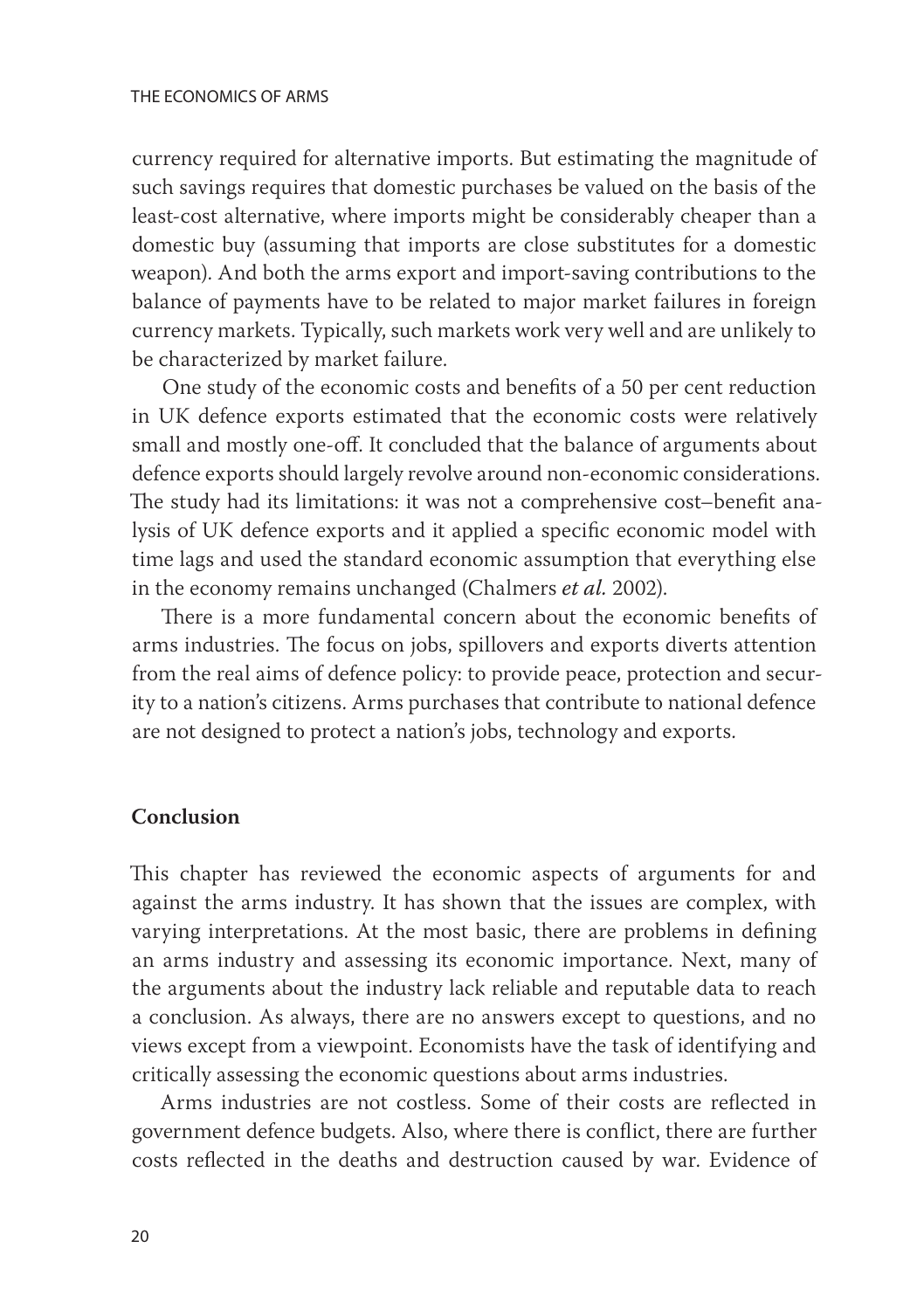military deaths are readily available in British cathedral and church graveyards, where there are memorials to military personnel killed in colonial wars, the two Great Wars and conflicts since 1945 (the price of empire?). For the Soviet Union, the total number of deaths in the Second World War has been estimated at over 20 million military and civilian personnel. But success in conflict has its benefits. For example, the Allied defeat of Nazi Germany in the Second World War resulted in the end of slavery, the restoration of freedom, liberty and peace for the citizens of occupied Western Europe. But none of this confirms that arms industries are solely responsible for wars, their costs and consequences. A whole range of factors account for war and peace. Our next task is to review the facts about the arms industry.

# **Notes**

- 1. Churchill is reputed to have said that if you put two economists in a room, you get two opinions, unless one of them is Lord Keynes, in which case you will get three opinions, since Keynes will say: on the one hand and on the other. The author is similarly guilty of frequent use of "on the one hand … and on the other". This book comes with the usual health warnings about economists.
- 2. The UN Outer Space Treaty (1967) prohibits weapons of mass destruction in space but it does not prohibit conventional weapons being placed in space.
- 3. Cyber warfare is Internet-based conflict. It involves attacks on computers and information networks (e.g., computer viruses), and armed forces are highly dependent on information systems (e.g., for knowledge and communications).
- 4. An example would be BAE Systems supplying Typhoons to the Saudi Arabian government and Martin Baker (UK) supplying ejector seats to Boeing for its F-18E/F Super Hornets for sale to the US Navy or for export to other nations. Care is needed to avoid double counting.
- 5. The UK census of production only identifies two defence-specific industries, namely, the manufacture of weapons and ammunition (Standard Industrial Classification (SIC) 25.4) and the manufacture of fighting vehicles (SIC 30.4). Other major arms sectors such as aerospace and shipbuilding are only identified for their total output, comprising both military and civil output: the defence sales of these industries are not shown separately.
- 6. Critics refer to the role and performance of economists in the Brexit debate, which showed the limitations of their qualifications in that debate.
- 7. Economists distinguish between normal and abnormal or supernormal profits. Normal profits are those that are sufficient to persuade firms to remain in the industry and represents the opportunity cost of capital. Abnormal or supernormal profits are profits that are greater than normal and are associated with temporary shortages or monopoly power. Supernormal profits are economic